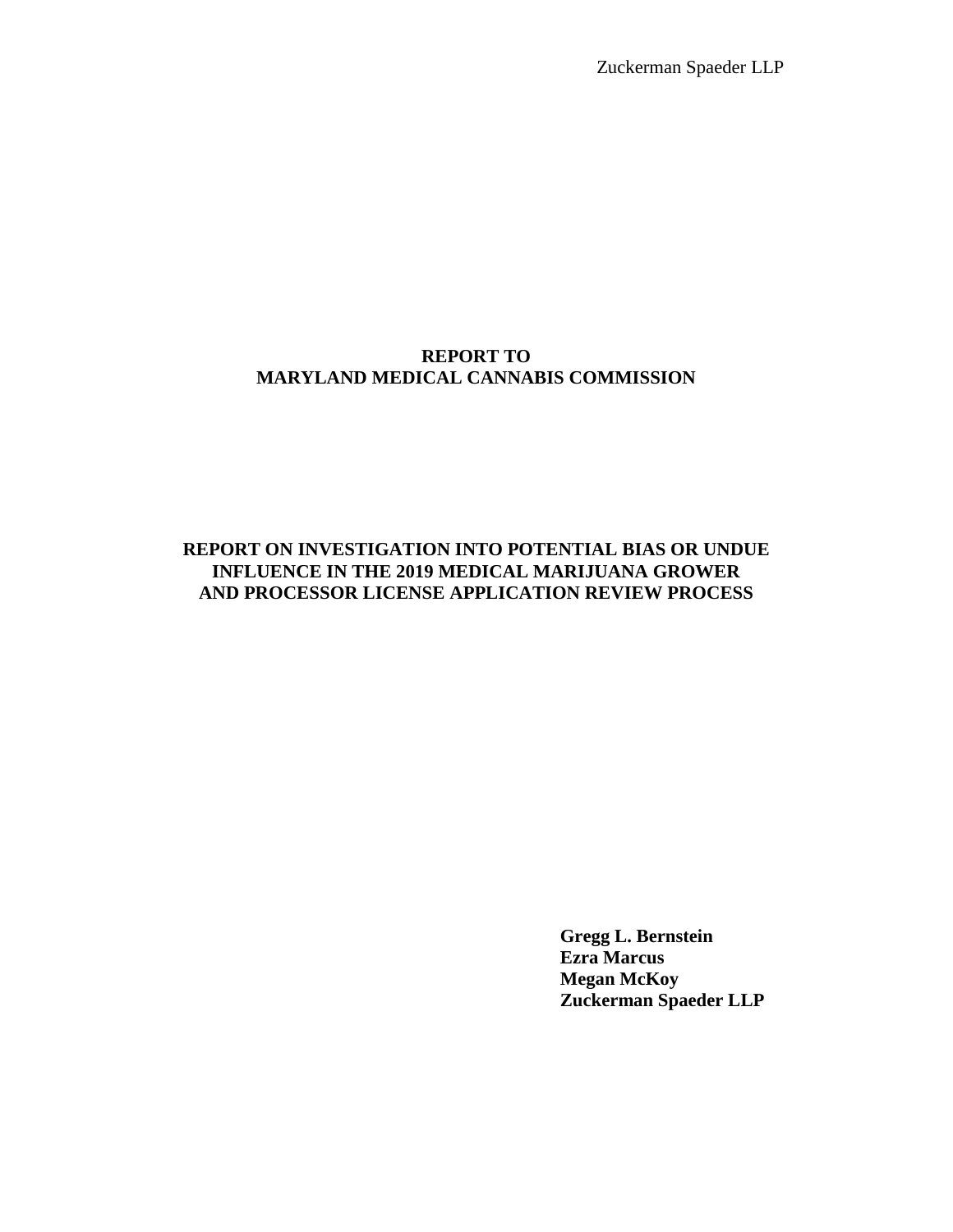

# **M EM O R AN D U M**

- **TO:** Brian Lopez, Chairman Maryland Medical Cannabis Commission
- **FROM:** Gregg Bernstein Ezra Marcus Megan McKoy

**DATE:** September 3, 2020

**RE:** Report on Investigation into Potential Bias or Undue Influence in the 2019 Medical Marijuana Grower and Processor License Application Review Process

### **I. Executive Summary**

On June 24, 2019, the Maryland Medical Cannabis Commission ("MMCC" or "the Commission") accepted applications for new medical cannabis grower and processor licenses as authorized by House Bill 2 ("HB2"), which was signed into law by the Governor on May 15, 2018. Utilizing criteria established by the Commission, these applications were scored, in part, by the Commission and, in part, by individual evaluators employed at Morgan State University ("MSU" or "Morgan State") pursuant to two Interagency Agreements. Shortly after the Commission approved final applicant rankings by vote on September 18, 2019, and sent rejection notices to unsuccessful applicants, various allegations began to emerge, including in the media and through the Legislative Black Caucus of Maryland, about rumored improprieties in the review process. On September 26, 2019, the Commission announced that it would delay awarding "Stage-

**100 E. PR ATT ST., SUI TE 2440, B ALTIMORE, MD 21202-1031 |** T **410.332.0444 |** F **410.659.0436** ZUCKERMAN SPAEDER LLP | WASHINGTON, DC | NEW YORK | TAMPA | BALTIMORE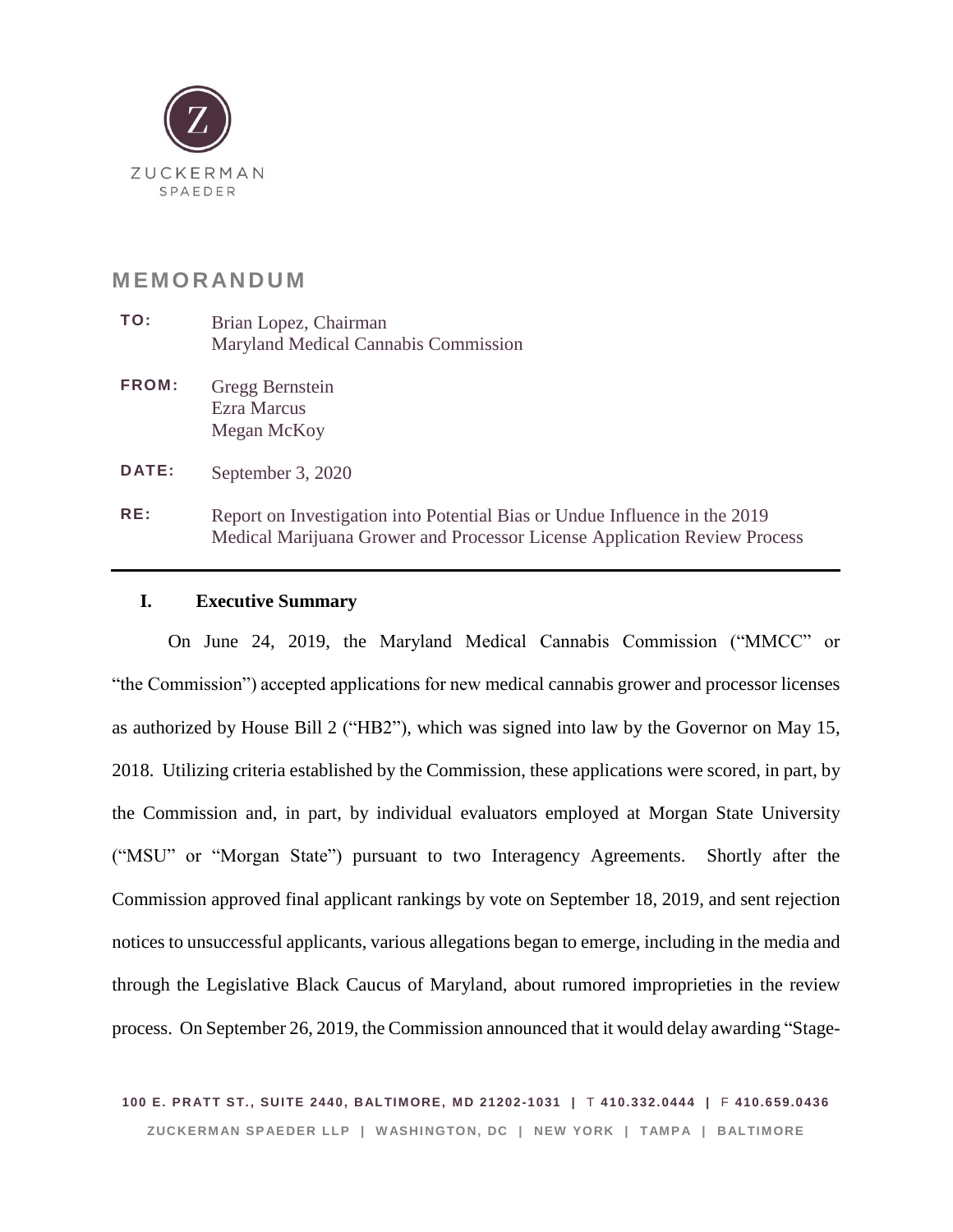One Pre-Approvals" to the top-ranked applicants in order to address these public allegations. The Commission later decided to engage two outside firms to investigate, respectively: (1) the accuracy of representations by the highest ranking-applicants regarding their ownership and control; and (2) the impartiality of the application review process. The Commission retained Zuckerman Spaeder LLP to conduct an independent investigation into the latter issue, focused on allegations of potential bias and/or undue influence in the license application evaluation process. $\frac{1}{1}$ 

As part of our investigation, we reviewed thousands of pages of documents and interviewed more than fifty individuals, including: representatives of grower and processor license applicants; members of the Commission and staff; evaluators, employees, and Board members at MSU; and individuals who responded to a hotline that we set up to provide information regarding allegations of bias or undue influence in the application process. Throughout the investigation, the Commission—primarily through its counsel, Assistant Attorney General Heather Nelson, and its Executive Director, William Tilburg—gave us access to any source of evidence that we requested. They did not place any limits on our investigative plan, the interviews that we sought to conduct, or any other aspect of our investigation. MSU, through counsel, was also engaged and responsive to our investigative requests, facilitated our outreach to the individuals at MSU whom we sought to interview, and scheduled our interviews with MSU professors, administrators, and staff. We

<sup>&</sup>lt;sup>1</sup> Concurrently, the Commission hired Verity, LLC, led by Raymond J. Peroutka, Jr., CPA, to review the highest-ranking grower and processor applications to ensure the accuracy of material aspects of information relating to the ownership and control of those entities. From the beginning of the application process, the Commission intended to verify information contained in top-ranked applications consistent with COMAR §§ 10.62.08.04 and 10.62.19.03, and the grower and processor application instructions had required each applicant to give consent for the Commission or persons authorized by the Commission to conduct an investigation for that purpose.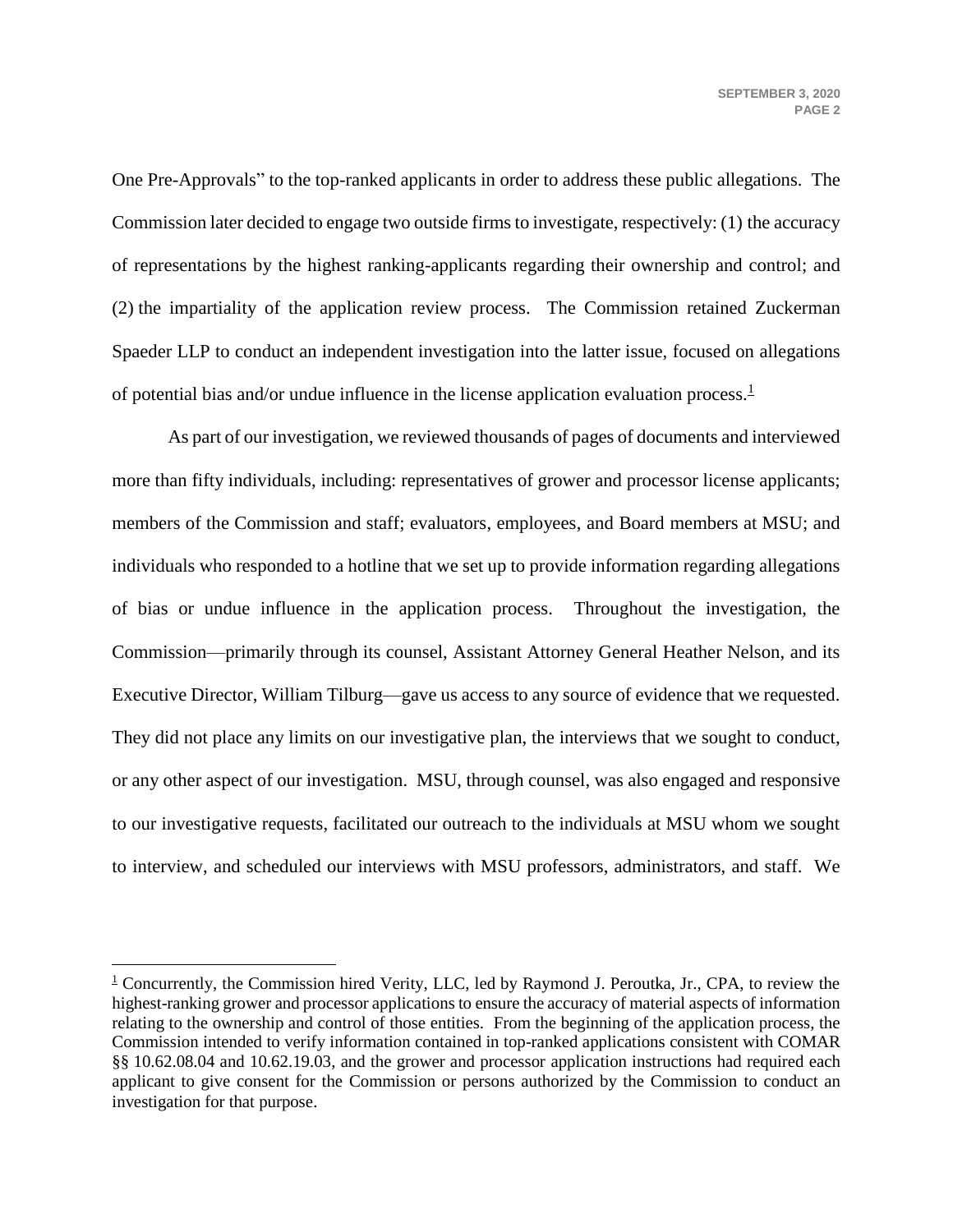were also able to speak with Delegate Cheryl Glenn and Lance Lucas whose admitted criminal conduct had given rise to concerns about possible corruption in the application evaluation process.

It is important to note at the outset that our investigation was limited in scope to allegations of bias and undue influence in the application evaluation process. We did not investigate the outcome of the process or the methodology utilized in scoring and ranking the applications, nor did we assess the merit of any particular application or analyze the evaluation criteria. Additionally, we did not investigate the accuracy of applicants' representations about ownership and control, including minority ownership; that issue was within the purview of the other independent investigator.

Our factual findings are summarized here and detailed below. **In short, we found no evidence of bias or undue influence in the 2019 license application review process. We did find evidence of conflicts of interest, in that MSU employees and officials were affiliated with license applicants, but we found no evidence that these conflicts resulted in any bias or special favorable treatment in the license application review process.**

### **Factual Findings**

- **1. Former Commission Executive Director Joy Strand does not have any family relative who was affiliated with any license applicant in 2019.** It has been alleged in civil litigation and in a letter from Delegate Darryl Barnes, Chair of the Legislative Black Caucus, that Joy Strand, the former Executive Director of the Commission, had a close relative who was affiliated with an entity seeking a license. We found no evidence to support this allegation and credible evidence to the contrary.
- **2. There was no evidence that any license applicants had improper communications with MSU reviewers, MMCC staff, or MMCC Commissioners.** Our investigation revealed no indication that any improper contacts occurred between any of the license applicants and: any of the MSU faculty and staff who reviewed applications; any of the MMCC staff responsible for sifting and scoring applications; or any MMCC Commissioners. Isolated and inconsequential contacts occurred between applicants and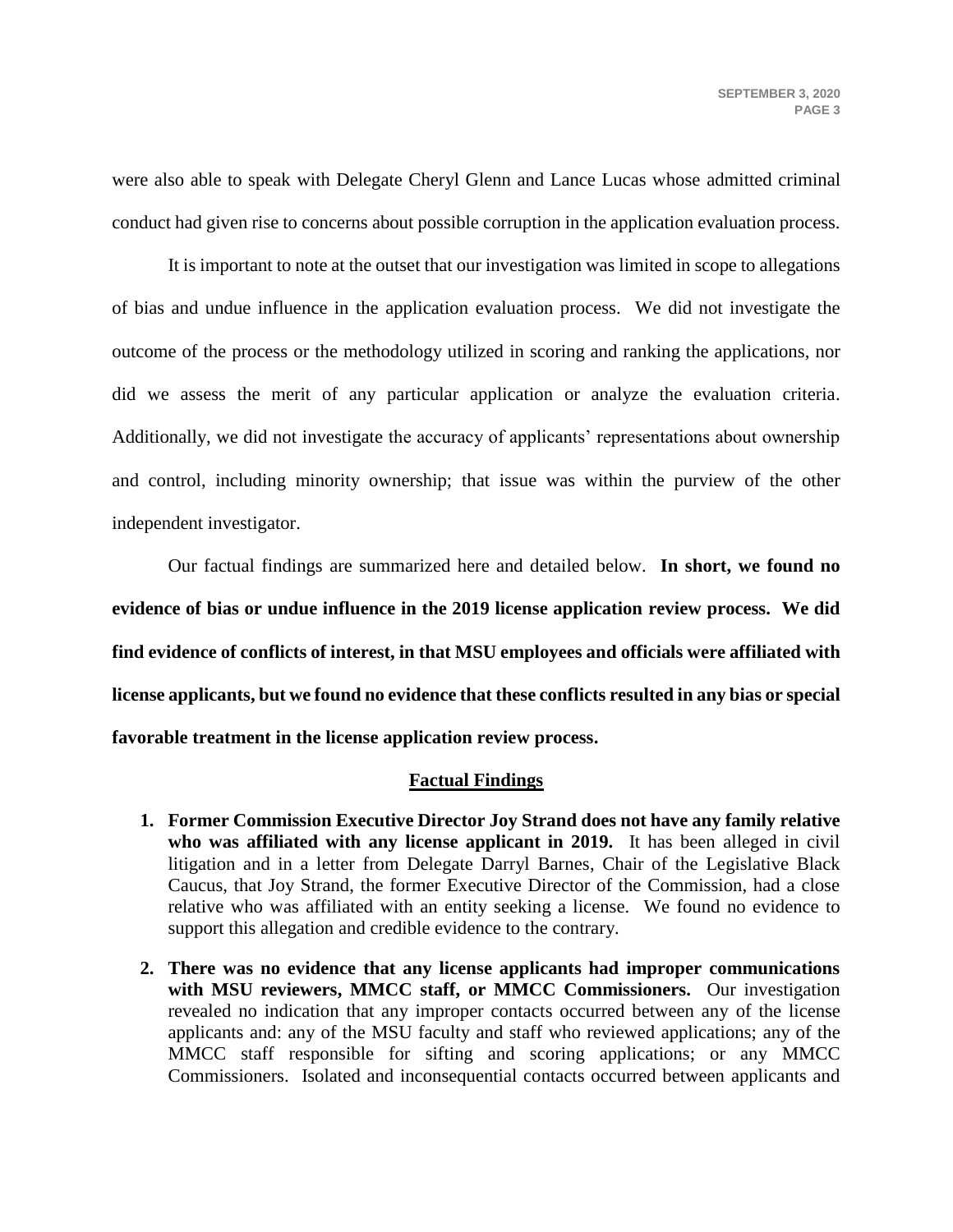individuals at MSU, but none were improper and only one occurred during the time period when MSU was reviewing applications.

- **3. MSU officials and employees were affiliated with applicants for medical cannabis licenses.** At least three people associated with MSU were affiliated with entities that applied for grower or processor licenses: Shelonda Stokes, a member of the MSU Board of Regents; Joan Carter Conway, a former State Senator and an MSU employee; and Ugonna Anyadike, a technical support specialist at  $MSU<sup>2</sup>$  These affiliations arguably violated a provision of the Commission's implementing legislation designed to avoid conflicts of interest for third-party evaluators; however, we found no evidence that these applications were scored more, or less, favorably by either the MSU evaluators or Commission staff. Indeed, only one evaluator noticed that an individual affiliated with MSU was referenced in an application.
- **4. Applicants' affiliations with MSU were not brought to the attention of MMCC.** Only one evaluator reported bringing an applicant's connection with MSU to the attention of the MSU evaluation project supervisor, Dr. Timothy Akers, which was a reference in the application to a member of the MSU Board of Regents. Although there are conflicting recollections, we find that Dr. Akers did not bring this reference to the attention of the Commission, and that the Commission did not become aware that an application referenced the MSU Board of Regents until after it voted on final applicant rankings on September 18, 2019.
- **5. We found no evidence that former Delegate Cheryl Glenn improperly influenced the license application review process.** Delegate Glenn pled guilty to criminal conduct involving the receipt of bribes from a government informant that she believed were designed to obtain her assistance on behalf of particular license applicants. Although these revelations were troubling, Delegate Glenn's communications with MMCC during the 2019 license application review were quite limited, and we found no evidence that she improperly influenced the review process.

# **II. Investigative Activities**

 $\overline{a}$ 

In an open letter to Governor Hogan and legislative leaders on October 8, 2019, MMCC

pledged to commission an independent investigation into the 2019 license application evaluation

process. On February 20, 2020, MMCC publicly announced that it had retained Zuckerman

 $\frac{2}{3}$  None of these individuals were identified by name in the redacted applications. Ms. Stokes was identified as an MSU Board member; Senator Conway and Mr. Anyadike were identified as employees of MSU. Only the applicant associated with Ms. Stokes was ranked highly enough to be considered for Stage One Pre-Approval for a license. *See* page 27, *infra.*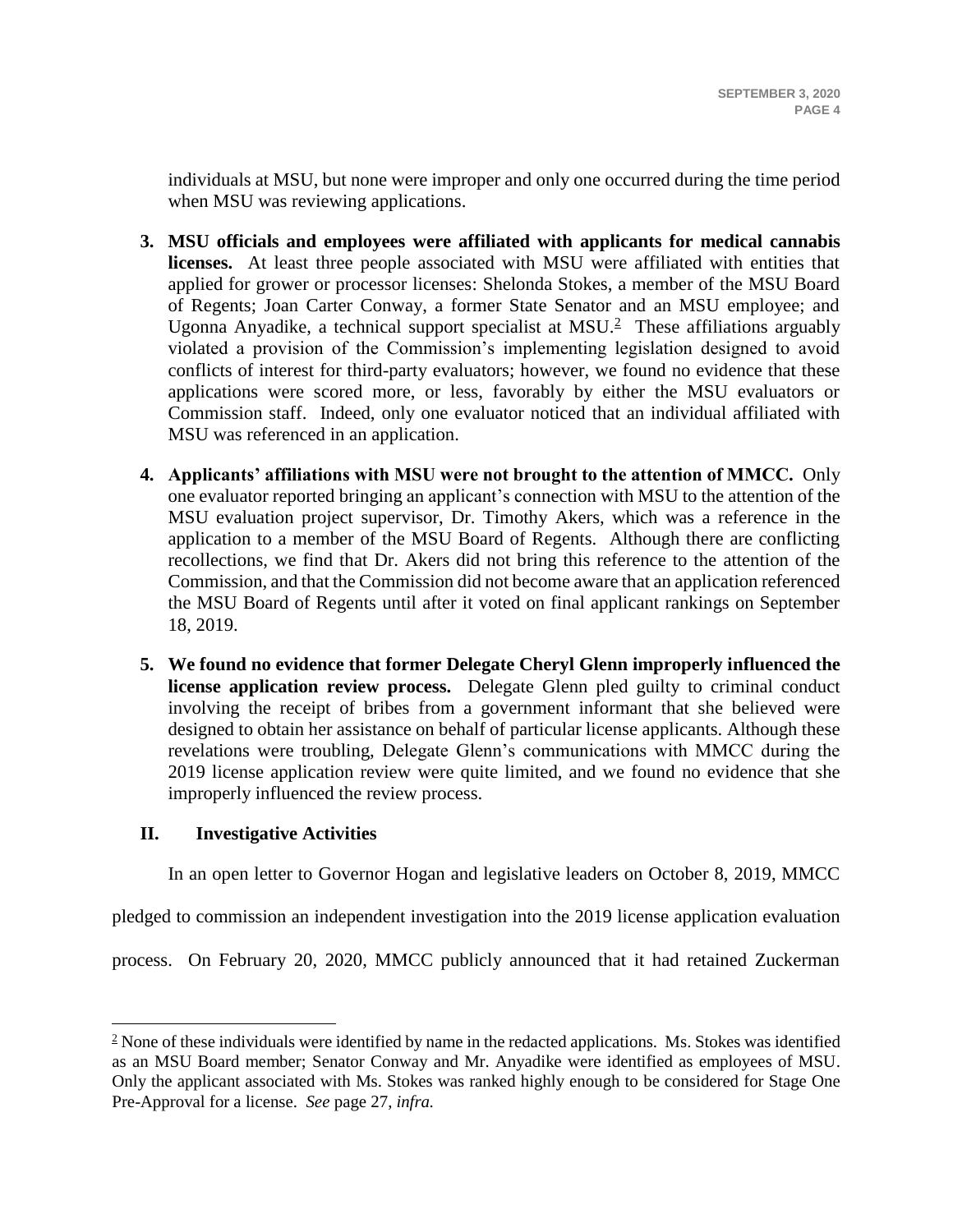Spaeder to investigate concerns about potential bias or undue influence in the license application evaluation process.

#### a. *Scope of the Investigation*

Our investigation covered concerns of bias or undue influence in the 2019 license application review process. At the outset, we focused our investigation on the following questions:

- (1) Whether a close relative of a Commissioner or a Commission employee was affiliated with a license applicant; $\frac{3}{2}$
- (2) Whether any current or former employee, independent contractor, or person associated with Morgan State applied for a license, and whether any bias or undue influence resulted;
- (3) Whether any improper contacts occurred between license applicants and MSU evaluators or MMCC commissioners or staff during the application evaluation process;
- (4) Whether Delegate Cheryl Glenn subjected the 2019 license application process to any improper or illegal influence in connection with her admitted criminal conduct or otherwise.

Some of these allegations were contained in a letter from Delegate Darryl Barnes, Chair of the Legislative Black Caucus, to the Commission after the applicants who were not ranked highly enough to be considered for Stage One Pre-Approvals were notified. Additional allegations were raised via a hotline that we established to allow members of the public to advise us of any evidence of bias or undue influence in the license application review process. We also asked many of our

<sup>&</sup>lt;sup>3</sup> Former Executive Director Joy Strand is identified in multiple court filings.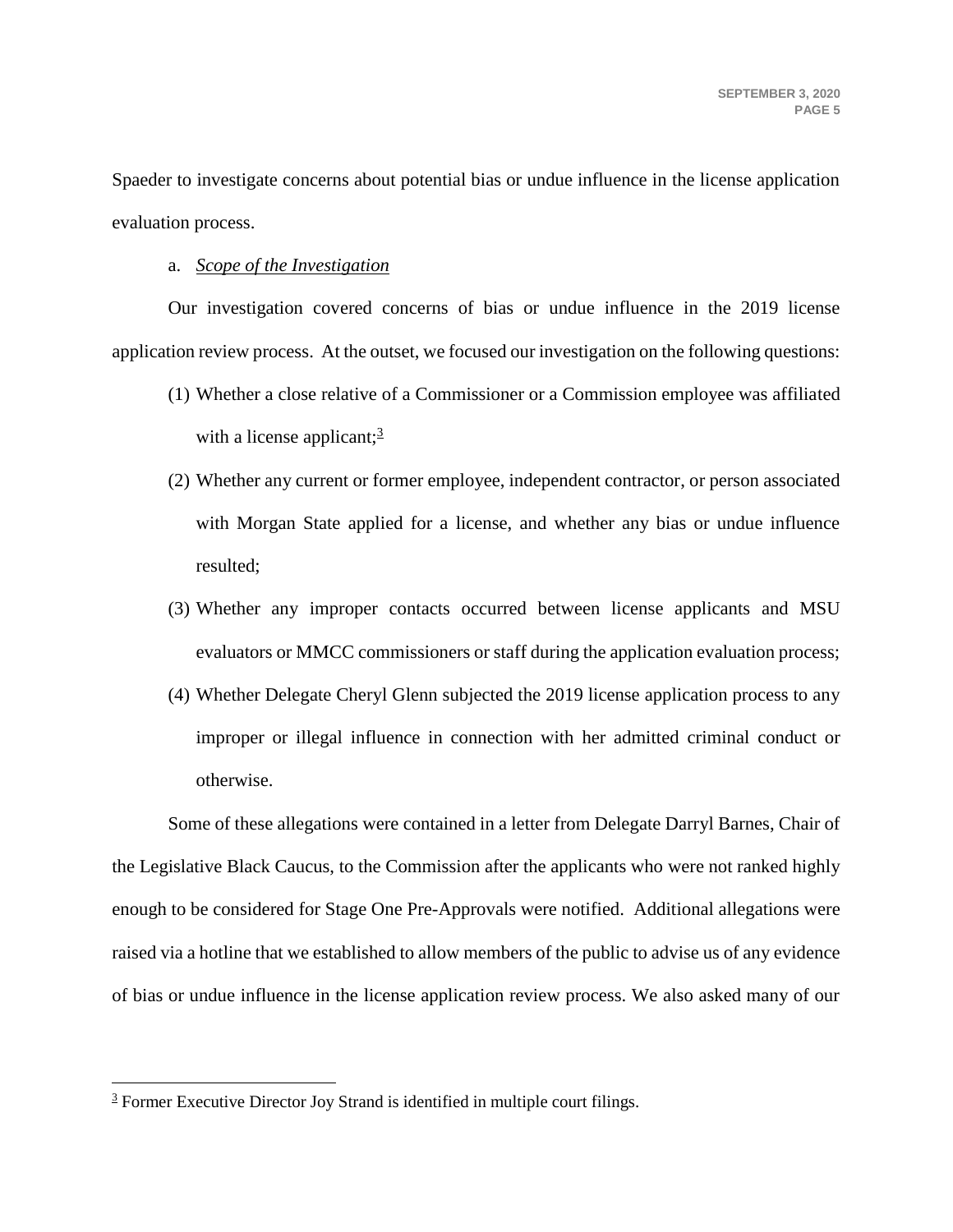interviewees whether they had any specific concerns about bias or undue influence. Members of the public and interviewees brought several rumors and allegations regarding bias or undue influence to our attention, and we investigated all such allegations.

#### b. *Witness Interviews*

We interviewed witnesses involved in every facet of the license application review process. As described more fully below, our interviewees included: MMCC commissioners; current and former MMCC employees involved in reviewing applications and supervising the review process; MSU faculty and staff involved in reviewing applications; MSU administrative leadership; license applicants; and others. We conducted the interviews in-person or by telephone or video, especially when the coronavirus pandemic made in-person interviews impractical.

In light of the concerns that had been raised that applicants may have succeeded in the application review process through undue influence, we interviewed representatives of every applicant that is currently in position to qualify for Stage One Pre-Approval for a grower or processor license based on rankings published by the Commission. This group included three topranked applicants for grower licenses, ten top-ranked applicants for processor licenses, and one top-ranked applicant for both grower and processor licenses. The application required applicants to comply with any Commission requests for additional information, and each top-ranked applicant cooperated with us and agreed to be interviewed.

We interviewed all MMCC employees who were directly involved in reviewing license applications, as well as current and former employees who designed, facilitated, and supervised the review process. Our interviewees included MMCC Executive Director William Tilburg; former MMCC Executive Director Joy Strand; MMCC Director of Finance Ugochukwu Osoh;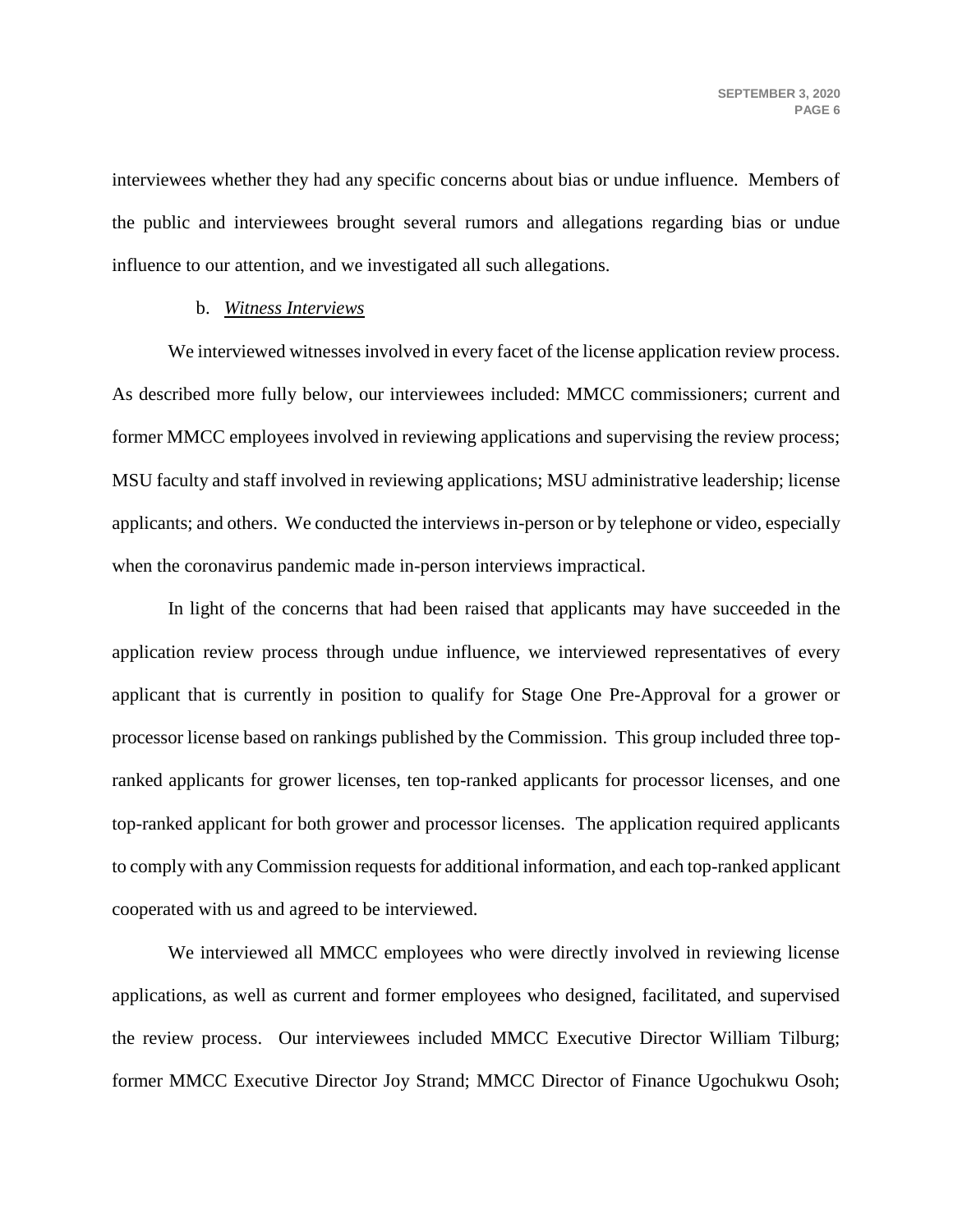and the four members of the MMCC policy team who personally reviewed applications. We also interviewed MMCC Chairman Brian Lopez and MMCC Commissioner Tiffany Randolph.

<span id="page-7-0"></span>We interviewed Morgan State faculty and staff involved in reviewing applications, Morgan State officials holding relevant senior leadership positions, and Morgan State officials who were referenced in license applications. Specifically, we interviewed 32 of the 33 Morgan State faculty and staff who reviewed applications or supervised the review process, $\frac{4}{3}$  including all three members of the leadership team: Dr. Timothy Akers, Kimberly Williams, and Ellis Brown. We also interviewed Chairman Kweisi Mfume and Vice-Chairman General Larry Ellis of the Morgan State Board of Regents, and Dr. Willie May, Morgan State's Vice President for Research and Economic Development. Finally, we interviewed two Morgan State officials who were referenced in license applications: Senator Joan Carter Conway, an MSU employee, and Shelonda Stokes, a member of the MSU Board of Regents.<sup>5</sup>

We interviewed Delegate Cheryl Glenn and Lance Lucas, both of whom have pled guilty in federal court to criminal conduct related to medical cannabis licenses in Maryland.

At the outset of each interview, we explained the scope of our investigation, and we encouraged each witness to be forthcoming in answering our questions. We also responded to questions the witness had about the scope of our investigation.

In addition to interviewing top applicants, MMCC Commissioners and employees, MSU evaluators, and local officials, we also sought to speak with individuals who had raised allegations

<sup>&</sup>lt;sup>4</sup> One reviewer had subsequently left Morgan State University and did not respond to our attempts to contact him.

<sup>&</sup>lt;sup>5</sup> We did not interview Ugonna Anyadike given his position at MSU and the low ranking of the applicant with which he was affiliated.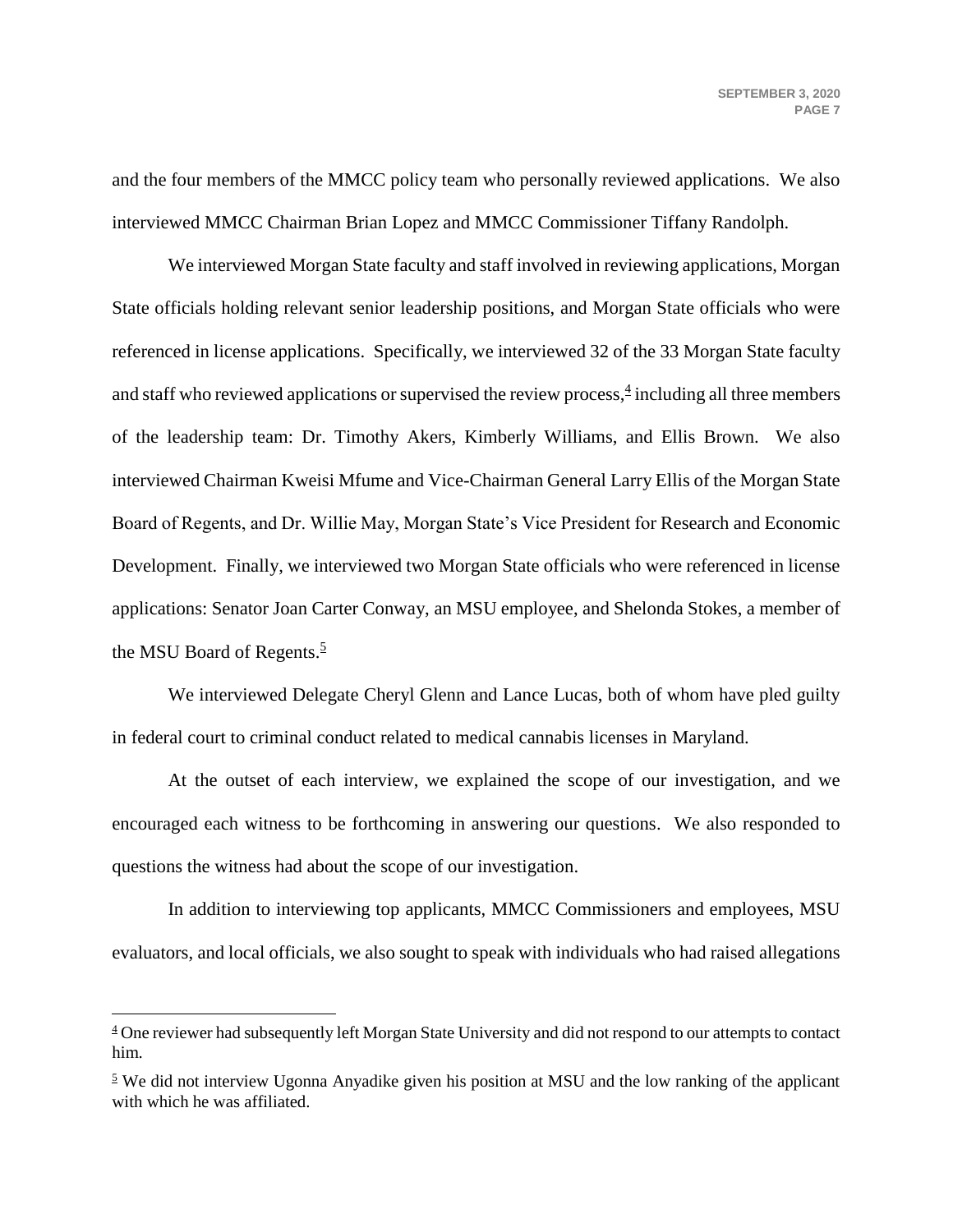of bias or undue influence, and we spoke with members of the public who responded to our open invitation to bring any relevant information to our attention. We also set up a hotline phone number and email address to provide a direct line of contact for anyone with information or concerns regarding potential bias or undue influence in the application evaluation process. We received a substantial number of responses through these outlets and conducted interviews of individuals whose emails or calls suggested that they had additional relevant information. We also spoke with Delegate Darryl Barnes, Chair of the Legislative Black Caucus, in light of his prominent role in voicing concerns based on discussions with constituents and applicants about potential bias or undue influence in the license application review process.

#### c. *Collection and Review of Relevant Documents*

We requested and reviewed thousands of documents, which included: internal Commission emails related to the application review process; the redacted and unredacted grower and processor license applications; documents and correspondence regarding MSU's bid to be chosen as the third-party evaluator; documents and correspondence reflecting the negotiation and finalization of the Interagency Agreements between MMCC and MSU; documents created by the Commission to guide MSU's evaluation process; and documents reflecting MSU's work, including the evaluation matrix and individual reviewer score cards. We also reviewed public filings from pending civil litigation against the Commission; public statements by the Commission and Legislative Black Caucus; and documents related to the criminal proceedings involving Delegate Glenn and Lance Lucas.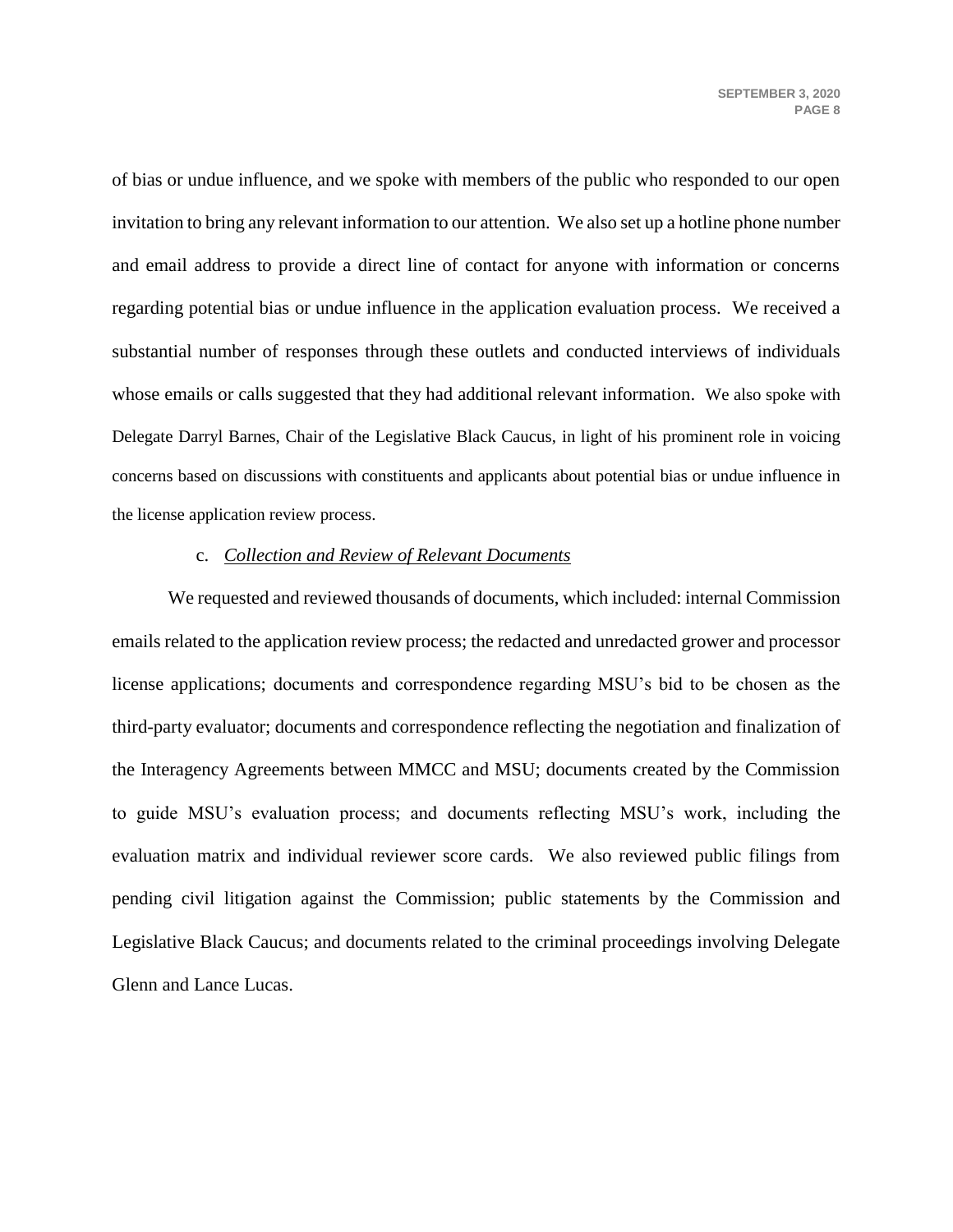### d. *Hotline*

 $\overline{a}$ 

In order to address all allegations of potential bias and undue influence in the application process, we established a hotline email address and phone number for individuals to provide information regarding these issues. All responses were directed to staff at Zuckerman Spaeder. We received communications from 22 individuals via either email or the phone number who submitted complaints regarding the 2019 licensing process. Of these individuals, 21 were 2019 license applicants; 20 of those applicants were not among the top-ranked applicants.

Many of the complaints were of a general nature regarding the redaction process, technical flaws with the online application portal or specific application components, and the Commission's decision to allow applicants to re-submit their applications after the initial May 24 deadline, all of which were outside the scope of our investigation. The complaints also shared similar themes regarding the role of former Commission Executive Director Joy Strand in the application process; the allegations surrounding the criminal charges filed against former Delegate Cheryl Glenn and Lance Lucas; the expertise of MSU evaluators; the affiliation of an MSU Board of Regent member (Shelonda Stokes) with one of the applicants; the legitimacy of the minority ownership of applicants; and whether an application payment was received after the 5:00 p.m. EST deadline on June 24, 2019. Complainants were contacted by a member of the Zuckerman Spaeder team and telephone interviews were conducted with those individuals who agreed to speak to us; one individual declined to speak to us, instead, relying on his email response; and two individuals did not respond to our requests for an interview. $6$ 

 $6$  Six complainants were not contacted, beyond a standard follow-up email that was sent to all hotline complainants, because their allegations were identical to other individuals we interviewed or were too vague to warrant further inquiry.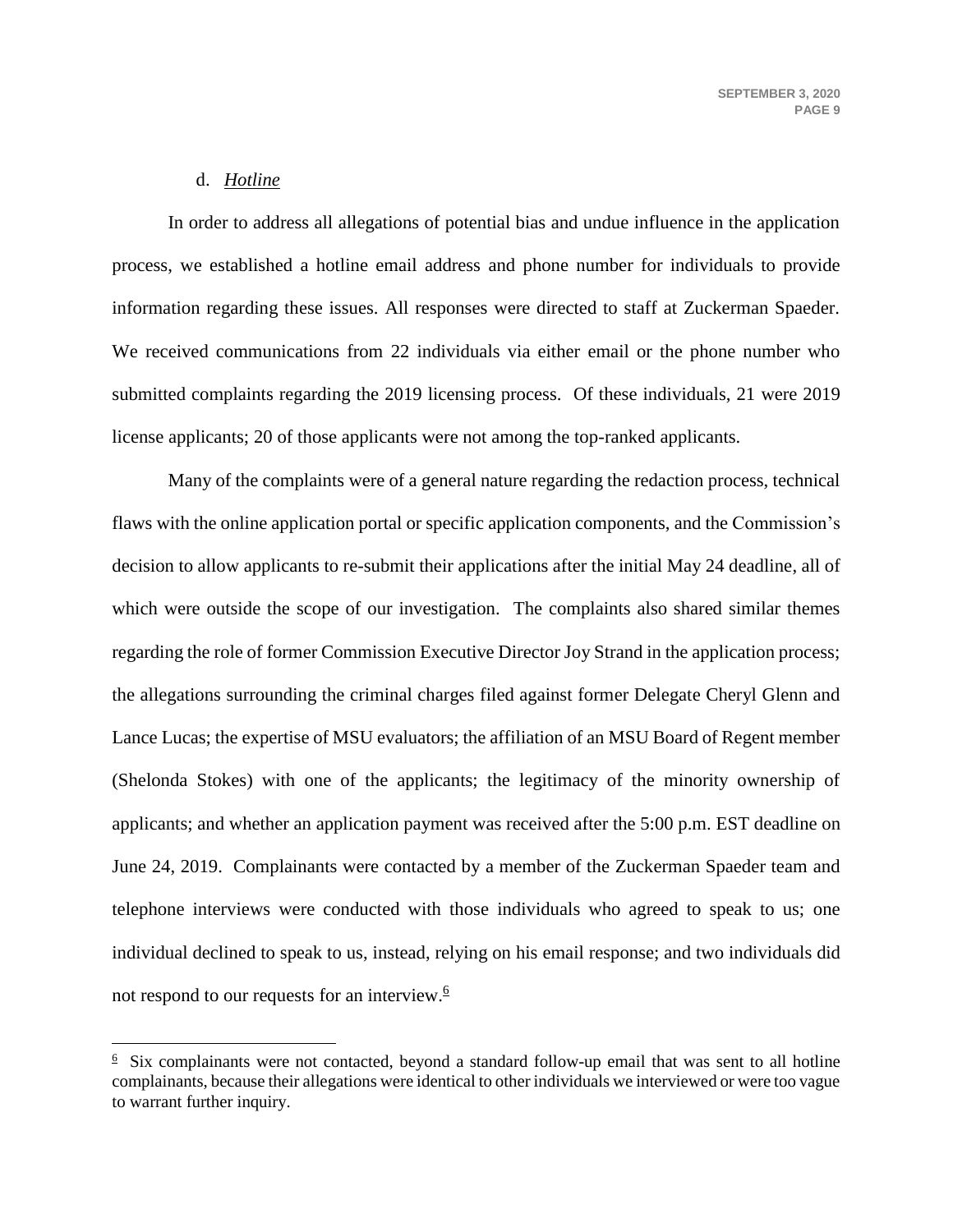During the interviews, a number of additional allegations were raised (*e.g.*, MSU evaluators resigning to work with applicants; "inside information" possessed by applicants regarding the identity of MSU evaluators; applications or application fees were accepted after the deadline; the Commission did not apply the final ten points for diversity-related factors to the applications; and an allegation that the Commission Chairman was directed to "block" certain applications). We found no evidence to support any of these additional allegations.

#### **III. Overview of the 2019 License Application Review Process**

On May 15, 2018, Governor Hogan signed HB2 into law. The Maryland General Assembly passed the emergency legislation as an effort to combat discrimination and increase diversity in the medical cannabis industry. HB2 authorized the Commission to issue up to four new medical cannabis grower licenses and ten new medical cannabis processor licenses. HB2 also required the Commission to evaluate whether minorities and women were disadvantaged in the medical cannabis industry.

The Commission unanimously approved emergency regulations implementing HB2 on September 27, 2018, and the regulations went into effect on November 13, 2018. Under the new regulations, 15 out of 100 possible points in the application scoring system would be awarded based on diversity-related criteria. Applicants could be awarded up to five points for submitting a comprehensive plan for developing diversity among their owners, investors, employees, and contractors. Up to five points could be awarded to applicants that either had ownership interests held by disadvantaged equity applicants or made good faith efforts to obtain at least 51% ownership by disadvantaged equity applicants. Another five points could be awarded to applicants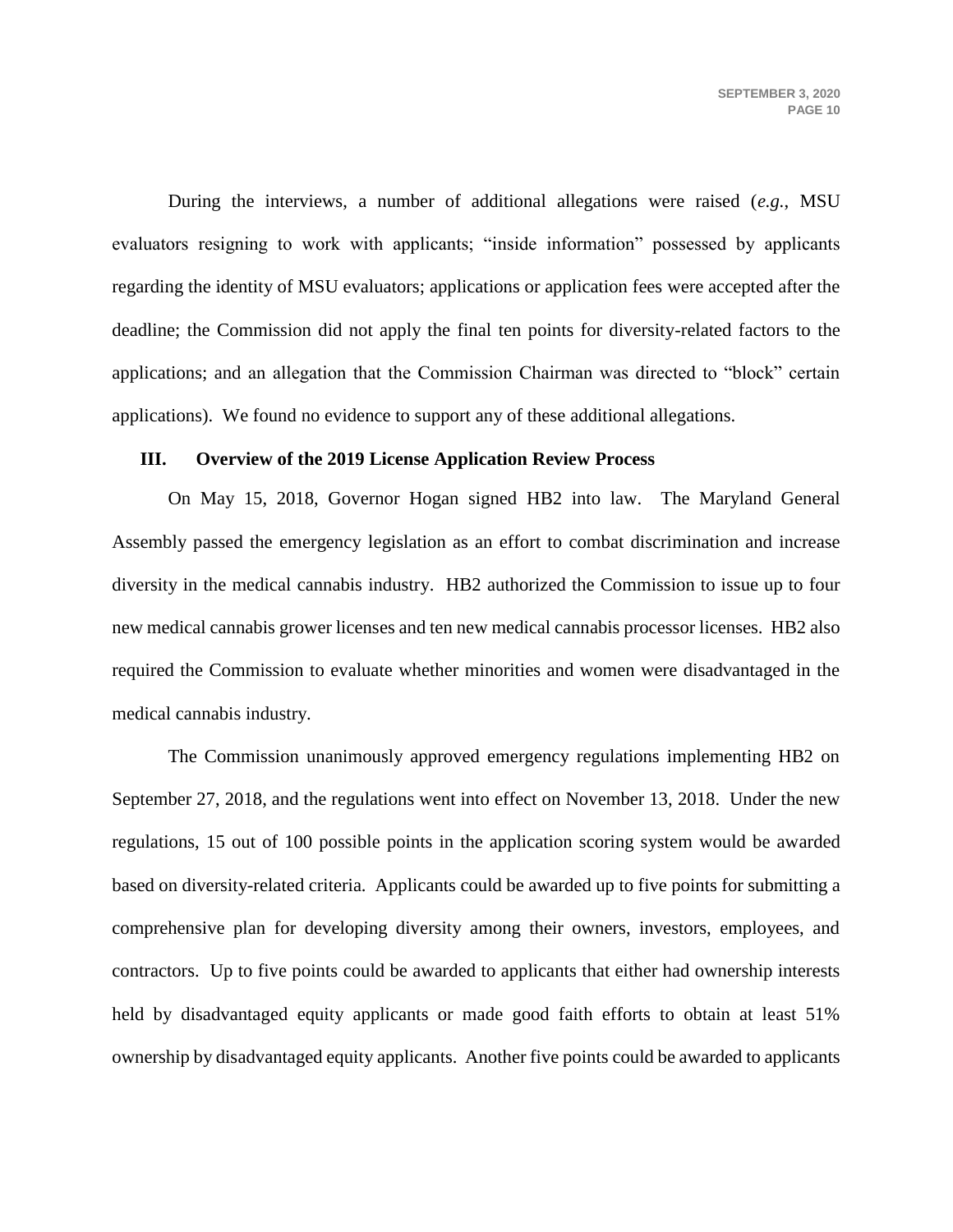demonstrating that their owners, investors, employees, and/or contractors lived in economically disadvantaged areas in Maryland.

In November and December 2018, the Commission and the Legislative Black Caucus cohosted twelve free workshops, including one held at MSU on November 13, 2018. The workshops, attended by more than 400 individuals, sought to educate minority and women business owners and entrepreneurs on the medical cannabis industry. In January and February 2019, the Commission and the Legislative Black Caucus co-hosted four additional workshops, including one at MSU on February 6, 2019. The workshops covered various topics related to the new grower and processor license applications, including the application submission process and background on the relevant laws and regulations. In total, more than 500 individuals attended these workshops.

On January 11, 2019, MMCC released draft grower and processor license applications for notice and comment. The Commission received hundreds of questions from the public, and as a result, it postponed the launch of the 60-day application period, originally set to open on March 1, 2019, until March 25, 2019, requiring applicants to submit all application materials by May 24, 2019, at 5:00 p.m. EST.

In furtherance of its goal to increase diversity in the medical cannabis industry, the Commission sought to work with a Historically Black College and University ("HBCU") in reviewing license applications to assist, as stated by the Commission, "in determining the relative strengths and weaknesses of each application submitted by the prospective medical cannabis growers and processors, and in scoring and ranking the applicants." On February 15, 2019, Morgan State submitted its proposal to MMCC, and in mid-March, the Commission officially selected MSU as the third-party evaluator and notified MSU of its selection. At a public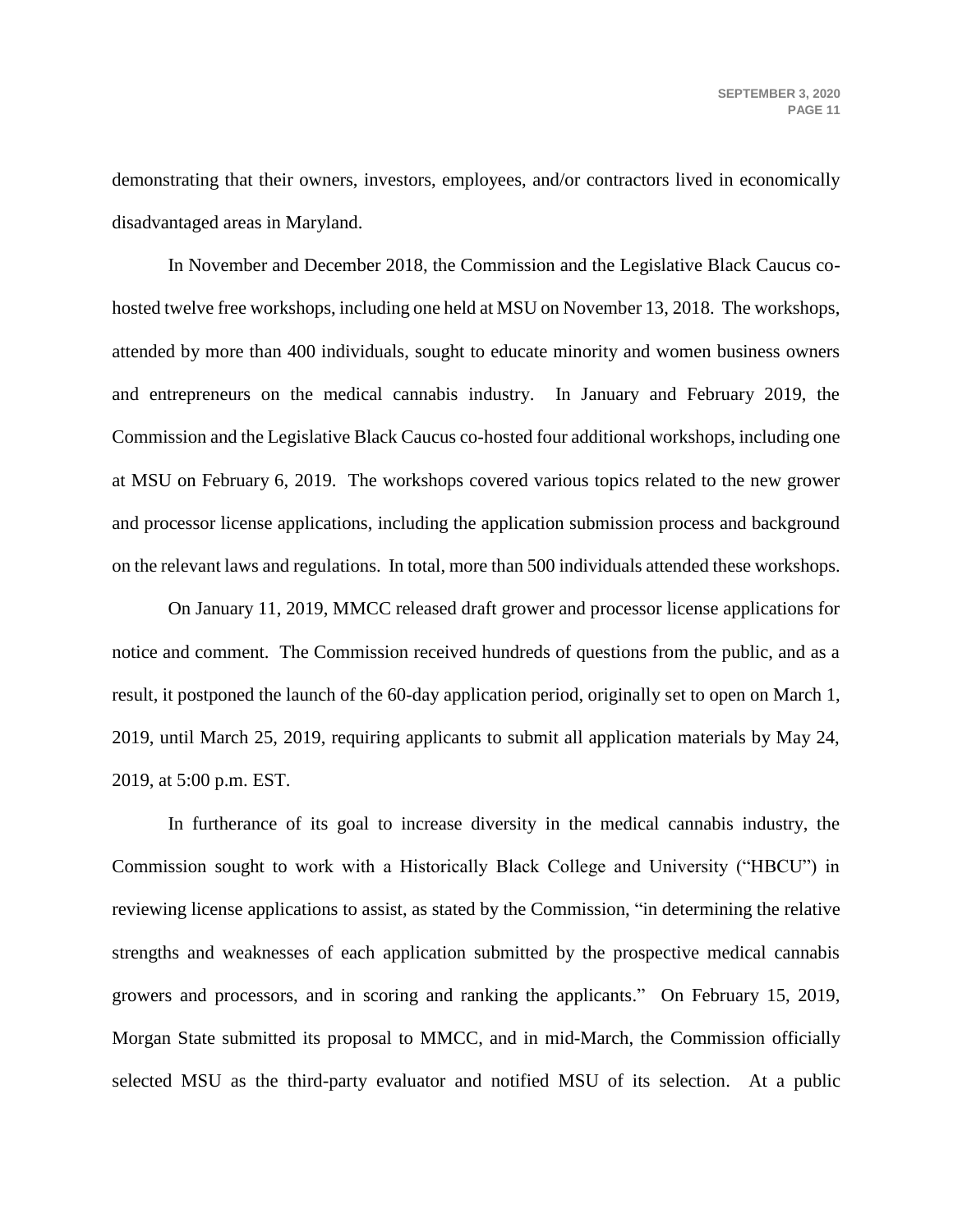Commission meeting on March 28, 2019, MMCC announced MSU's role as the third-party evaluator. On May 24, 2019, the Commission and MSU executed two Interagency Agreements – one governing review of grower license applications, and one governing review of processor license applications.

Following the May 24 application submission deadline, per the Interagency Agreements, the Commission conducted an "initial sift" of the applications, reviewing each one to verify that the application fee was received; that Parts A through D of the application and attachments were completed and submitted;<sup> $7$ </sup> and that redacted application materials were devoid of identifying information.

The application instructions directed applicants to submit two electronic copies of Parts A through D of the application: one redacted for trade secret and confidential financial data and one devoid of all "identifying information." The instructions further directed applicants to submit three electronic versions of the application attachments: one unredacted copy; one copy redacted for trade secret and confidential financial data; and one copy redacted for evaluation and devoid of all "identifying information." The instructions defined "identifying information" to mean: "(i) The Applicant's name; (ii) The Applicant's Business/Organization name; (iii) The name of any owner,

<sup>&</sup>lt;sup>7</sup> Parts A through C of the application requested the names, addresses, and contact information of applicant members, owners, investors, managing directors, employees, and contractors. Part D, the substantive portion of the application, asked applicants to describe their operational plan; safety and security training; safety and security procedures; horticultural or processor experience and training standards; standard operating procedures; business plan; and diversity plan. Applicants also submitted various attachments and supporting documentation, including a diversity attestation; certification of disadvantaged equity applicant status; personal net worth statement; certification of membership in the most disadvantaged groups in the medical cannabis industry; and owner and investor certification.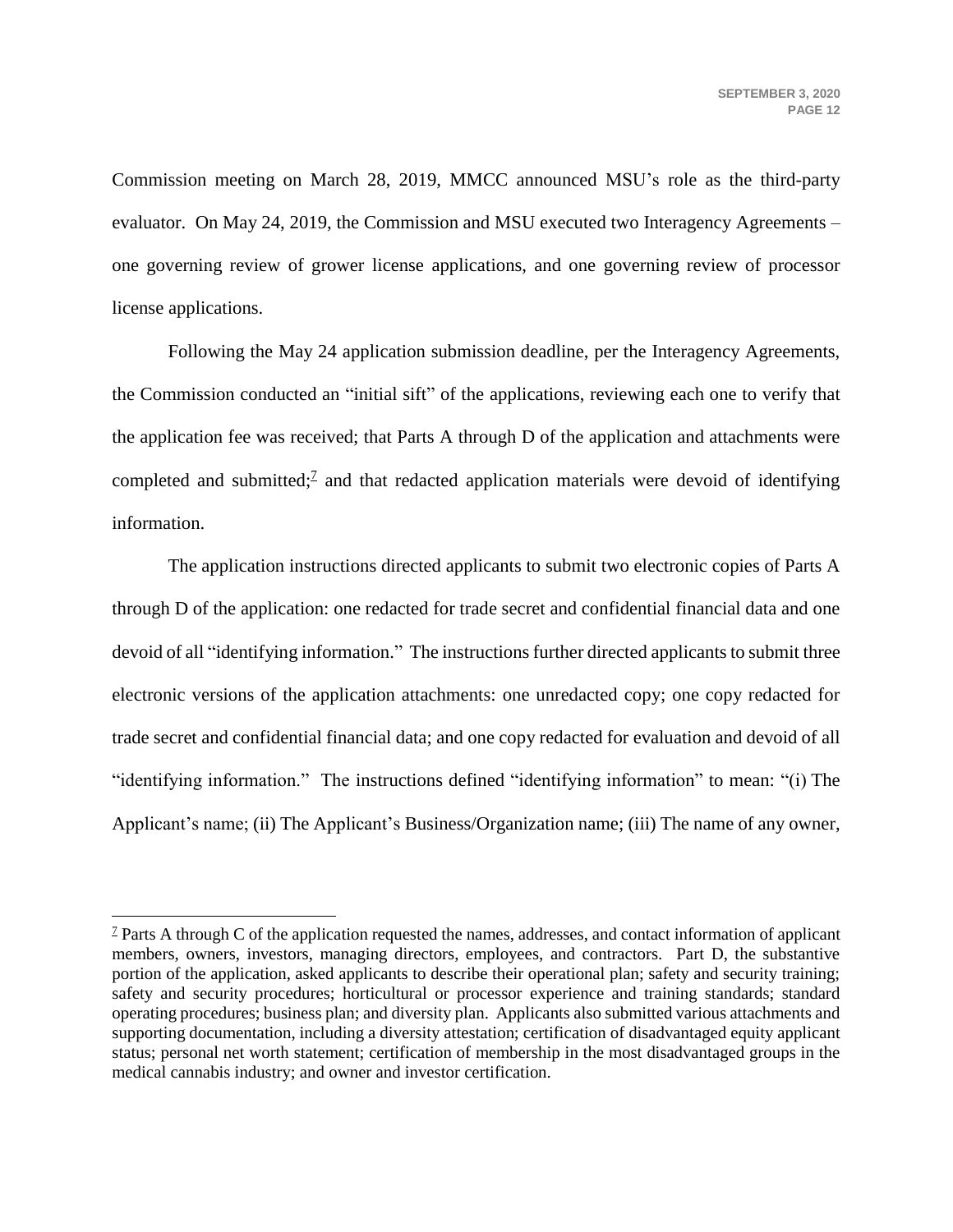investor, agent, employee, contractor, or consultant; and (iv) The name of any corporate parent, subsidiary, and affiliate."

In the course of their initial sift, Commission staff discovered that 90% or more of the applications did not comply with the redaction rules. On June 6, 2019, in light of the numerous redaction errors, as well as technical problems associated with the online submission portal that caused delays in uploading application materials on the May 24 deadline, the Commission decided to allow applicants to resubmit their applications between June 10, 2019, and June 24, 2019, at 5:00 p.m. EST, and to require all applicants, including those who had submitted applications by the original application deadline, to deliver their materials directly to the Commission's headquarters on USB drives. The Commission announced the new application window in a press release on June 10 and in an email to each applicant that had submitted an application prior to the May 24 deadline.

The Commission received 213 applications (109 grower applications and 104 processor applications) by the June 24 deadline, all of which were from applicants that had also submitted payment and/or made bona fide attempts to submit an application by the May 24 deadline. The Commission did not accept any applications or application payments after June 24, 2019 at 5:00  $p.m.<sub>8</sub>$ 

On July 1, 2019, Commission staff began their initial sift of the resubmitted applications to determine whether they met the minimum requirements for evaluation. Commission staff found that about 40% of the applications had disqualifying redaction errors. The Commission met on

 $8$  As noted above, we received an allegation that the Commission accepted an unspecified application after the deadline. We found no evidence to support this allegation.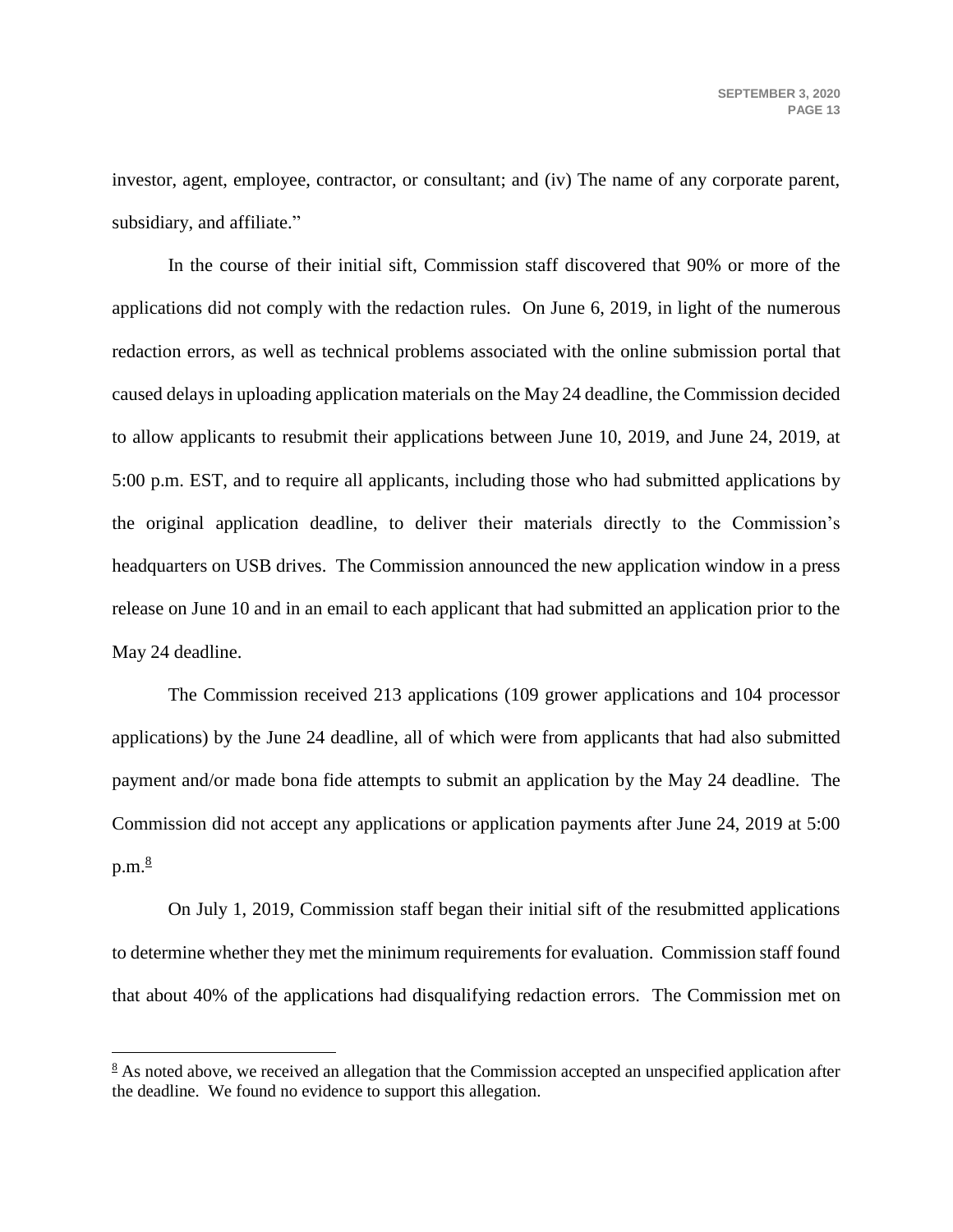July 11, 2019 to discuss this issue and voted to disqualify specific application materials containing redaction errors consistent with the instructions in the applications that each applicant was provided. If a document that was part of an application had a redaction error, the Commission rejected the document, and if the error was in Part D, which consisted of mandatory questions that all applicants were required to answer, the entire application was disqualified. Accordingly, the Commission disqualified 11 applications for failure to meet the redaction requirements or submit complete application materials. As a result, of the 213 applications submitted, 202 applications (103 grower applications and 99 processor applications) were accepted for evaluation.

Pursuant to the Interagency Agreements, MSU was responsible for evaluating questions worth up to 90 out of 100 points, which included a maximum of five points awarded to applicants that submitted a comprehensive diversity plan. Commission staff were responsible for scoring the remaining 10 points, which included questions related to Disadvantaged Equity Applicants ("DEA") and Economically Disadvantaged Areas ("EDA"). The Commission employees involved in reviewing applications attended an in-person training regarding how to conduct the initial sift and how to fill out score cards related to the DEA and EDA questions. The training session lasted over an hour and covered the criteria for awarding points, the appropriate application documents to consult, and workflow among Commission staff. Commission staff also received written step-by-step instructions for conducting the initial sift and scoring the DEA and EDA questions.

The Commission staff completed their evaluations on July 15, 2019 and forwarded the redacted application materials to MSU for review. MSU's evaluation team was led by Dr. Timothy Akers, Assistant Vice President for Research Innovation and Advocacy, with assistance from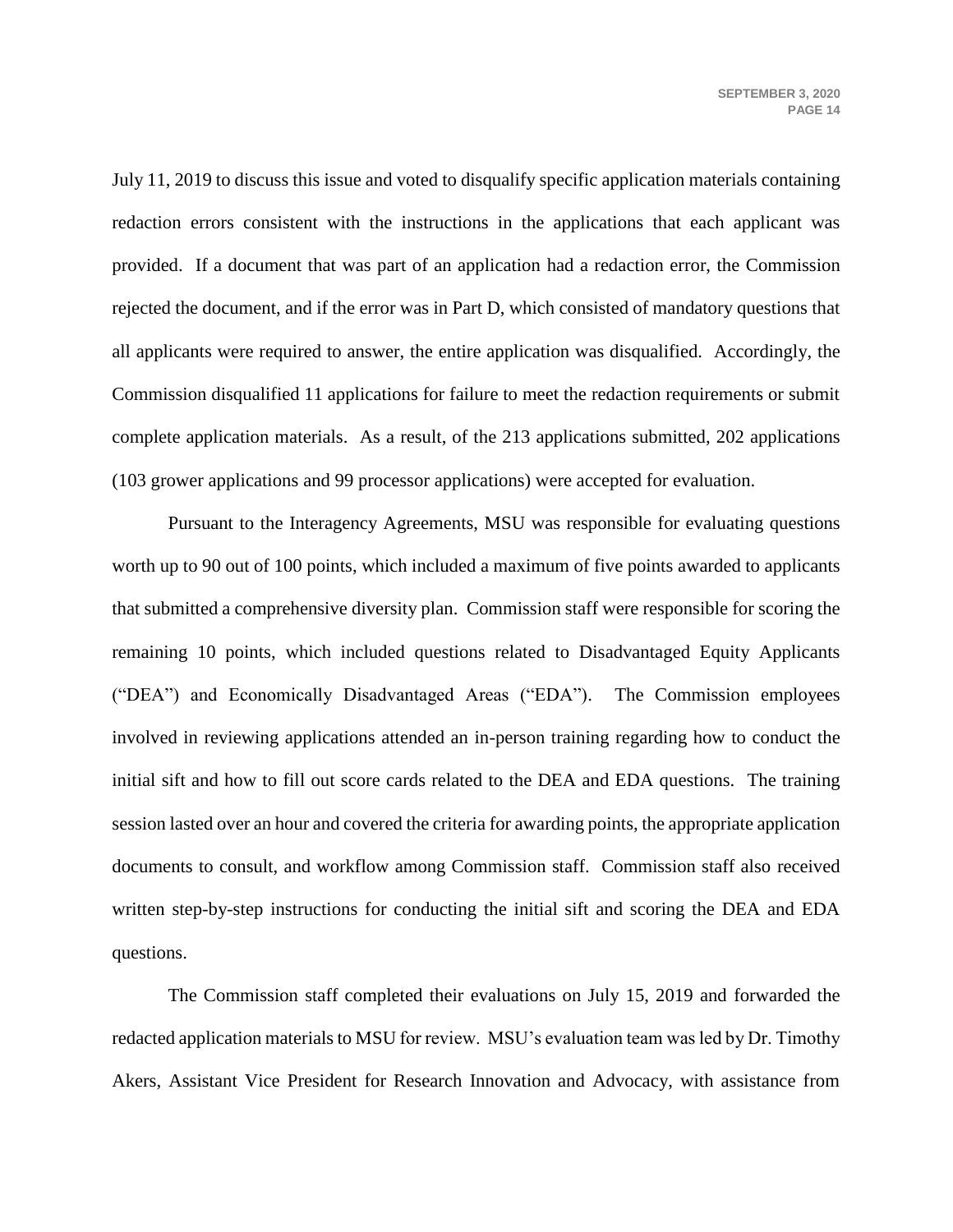Kimberly Williams, an information/data officer, and Ellis Brown, the Director of Community Related Economic Development.

Prior to receiving the application materials from the Commission, Dr. Akers had solicited 32 faculty, staff, and administrators (including Williams and Brown) across various departments and schools at MSU to serve as reviewers. As required by the Interagency Agreements, the reviewers were subject matter experts ("SMEs") in the following areas: financial management, business operations; human resources; security; occupational safety; commercial horticulture and agriculture operations; commercial laboratory operations; pharmaceutical manufacturing operations; and communications.

Each reviewer signed a "Certification of Reviewer Expertise" form confirming that the reviewer had prior experience in conducting, serving on, reviewing, evaluating, and/or assessing proposal applications, curriculum reviews, evaluations, and/or other processes that required reviewing and scoring application materials. Each reviewer also signed a "Certification of Eligibility" form confirming that the reviewer did not have a direct or indirect financial interest in any State-licensed medical cannabis grower, processor, or dispensary, or any applicant for a medical cannabis grower, processor, or dispensary license; that the reviewer had no official or familial relationship with any applicant for a medical cannabis grower, processor, or dispensary license; and that the reviewer would not disclose confidential information or share application materials with any other person.

The MSU evaluation leadership team provided a two-page instruction sheet to each reviewer explaining how to fill out the evaluation score cards. Each evaluator was required to review and initial the score cards of their assigned grower and/or processor applications,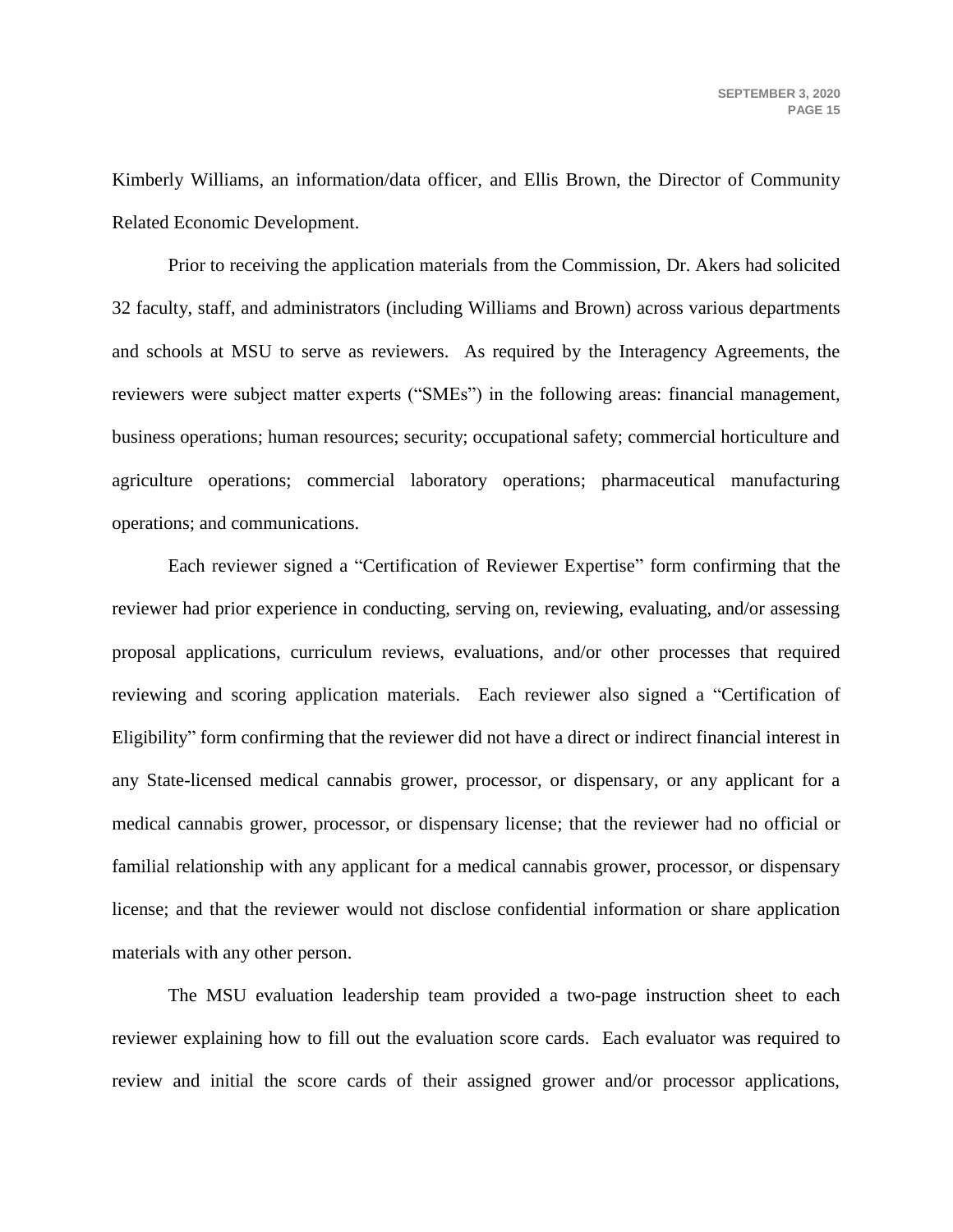confirming that they would not conduct additional research on the applicants or applications, and that they would not discuss the applications with anyone, including other SMEs, other MSU staff members, and MMCC commissioners and employees. The reviewers were told that they should raise any questions or concerns with the MSU leadership team, consisting of Dr. Akers, Williams, and Brown.

Dr. Akers assigned three evaluators to each grower and processor application. None of the reviewers knew the identities of the other reviewers assigned to the particular application they were reviewing. After receiving their assigned applications, each reviewer was directed to review the applications and fill out the evaluation score cards; delete all application files from their computer; and email the score cards to Dr. Akers.

The reviewers were given two weeks to review their assigned applications. At some point during the evaluation period, Dr. Akers learned that a handful of reviewers were unable to complete their evaluations in the time allotted, and he reassigned those applications to a "clean-up team" he had formed that was drawn from among the other reviewers and was designed to assist reviewers with their evaluations as needed.

The evaluations were completed by August 15, 2019, at which point Dr. Akers and his team collected and aggregated all the scores. On August 31, 2019, MSU submitted its application evaluation materials to the Commission, including aggregate scores and rankings, individual reviewer scores and sub-scores, and reviewer score cards. MSU also provided the Commission with a final report that detailed its methodology, selection of SMEs, and evaluation criteria. The report also provided score analysis, including information about score distribution in each of the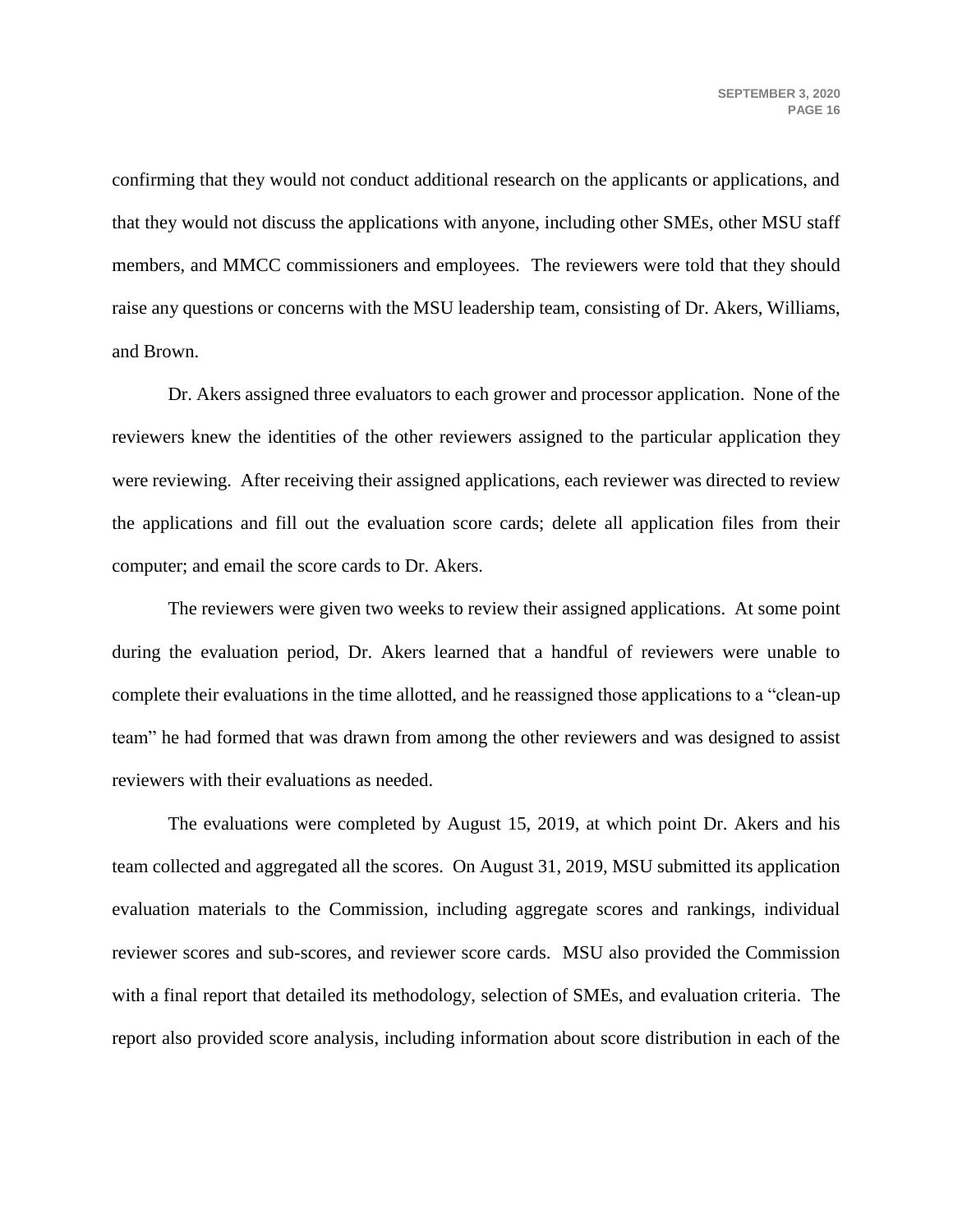scoring categories and sample reviewer comments on high- and low-scoring applications in each category.

After receiving the scores and rankings from MSU, Commission staff added the MSU scores (90 maximum points) with the MMCC scores (10 maximum points) to create a combined ranking of the applicants. The addition of MMCC's scores resulted in changes to the rankings; for example, two grower applicants that were top-ranked based on MSU's scores alone fell out of the qualifying range once MMCC's scores were accounted for in the combined rankings. Commission staff then shared the anonymized combined rankings and all redacted application materials with the Commission's final review subcommittee on September 1, 2019.

Over a two-week period, the application evaluation subcommittee reviewed the redacted grower and processor applications, the MSU report, and rankings. The committee had the power to change the rankings based on its review, but it did not do so.

Following this review period, on September 18, 2019, the Commission voted to approve the preliminary rankings submitted by the final review subcommittee. In a press release on September 19, 2019, the Commission announced its vote to approve the preliminarily rankings of new grower and processor licenses, noting that minority and women-owned businesses had submitted more than 90 percent of the license applications. That same day, the Commission notified those applicants whose submission was among the highest-ranking applications. Almost immediately, the Commission began to hear that news was spreading regarding the identities of the top-ranked applicants. On September 22, 2019, the Commission sent a letter to each applicant that had not received qualifying rankings advising that the applicant was not in a position to receive pre-approval for a license.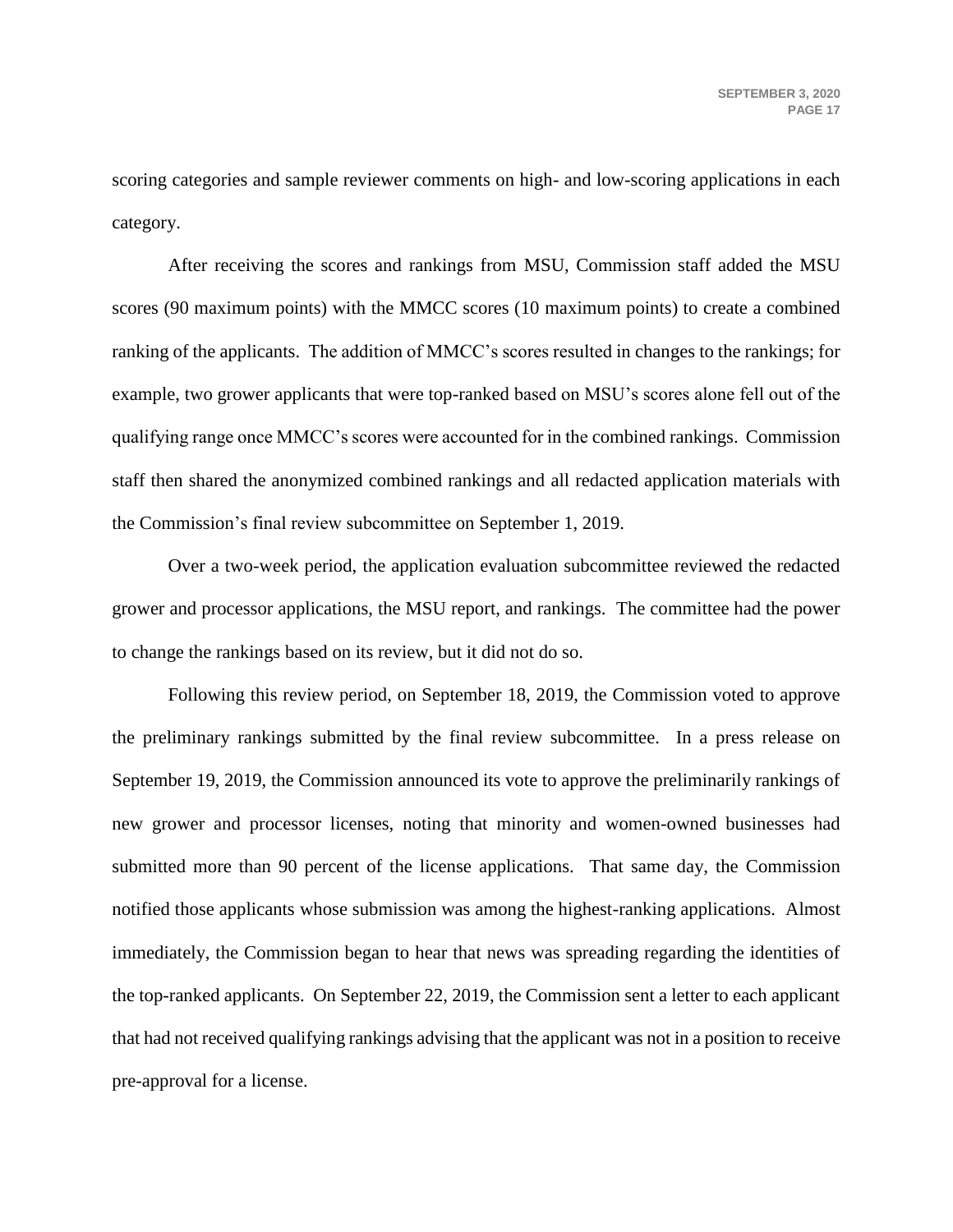After notifying unsuccessful applicants, the Commission began to hear of complaints regarding the application review process. On September 25, 2019, Delegate Darryl Barnes wrote to the Commission on behalf of the Legislative Black Caucus asking for a delay in the award of Stage One Pre-Approvals for grower and processor licenses. Delegate Barnes cited "significant issues and concerns" about the evaluation process and requested that the Commission verify that all applicants were "truthful in their disclosures about minority ownership, and their financial status."

After its quarterly meeting on September 26, 2019, MMCC announced that it would delay the award of Stage One Pre-Approvals for grower and processor licenses. Also on September 26, the Commission posted a full list of the applicant rankings on its website, identifying applicants by number. Following the Commission's announcement, Delegates Barnes and Cheryl Glenn met with close to a hundred license applicants on October 2. On October 4, 2019, the Legislative Black Caucus submitted a letter to the Office of the Attorney General requesting an official inquiry into allegations of bias in the application review process.

#### **IV. Factual Findings**

## **1. Former Commission Executive Director Joy Strand does not have any family relative who was affiliated with any license applicant in 2019.**

In his open letter of October 4, 2019, Delegate Darryl Barnes requested that "[a]n official legal inquiry must be made to Joy Strand, former Executive Director [of the Commission], to disclose whether or not she has a relative who is a part of a team that applied for one of the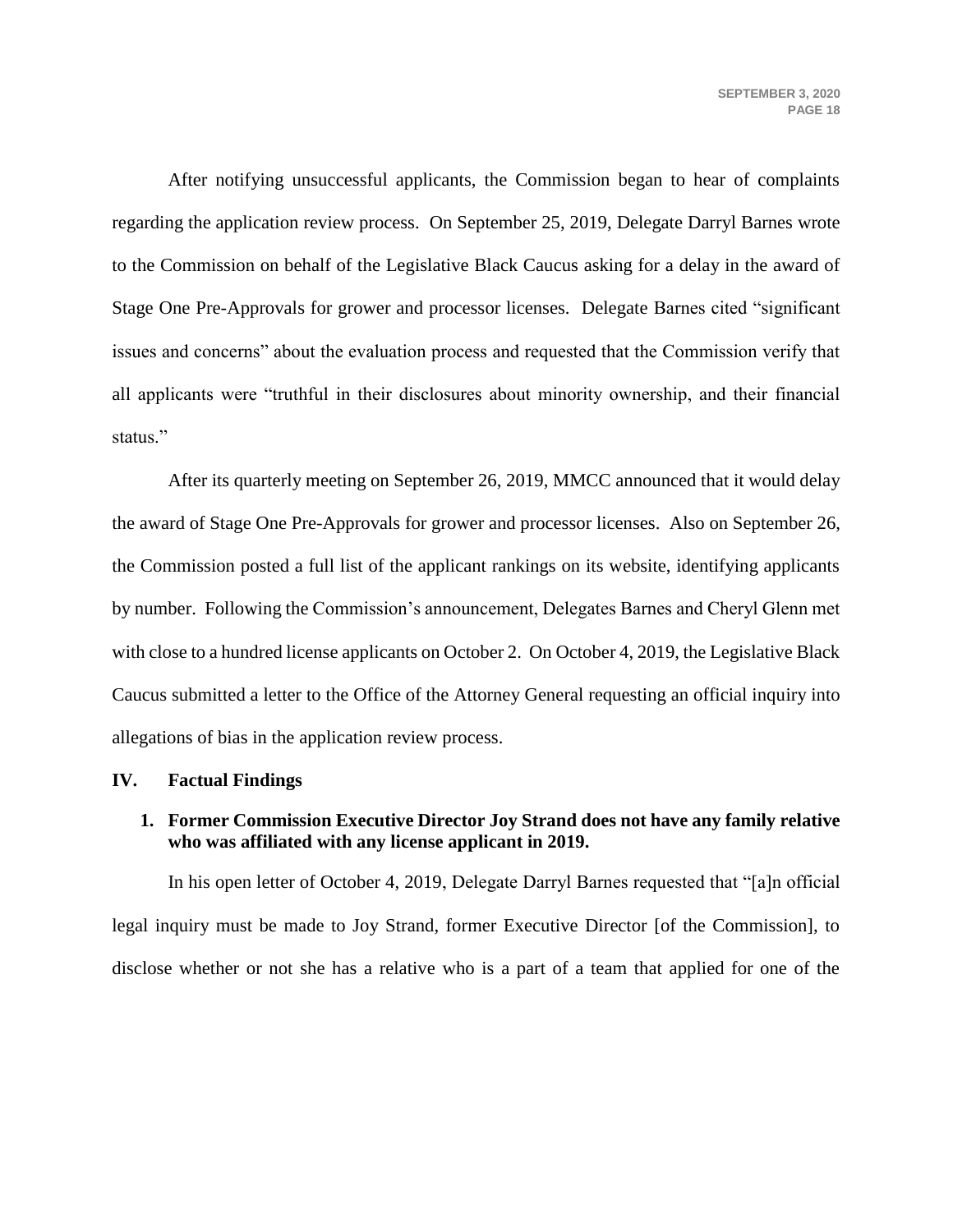licenses."<sup>9</sup> During the course of our investigation, interviewees reported that they had heard different versions of this rumor; in one version, the relative was Strand's daughter, and in another version, the relative was Strand's in-law. In addition, multiple civil complaints filed against the Commission contain allegations that a relative of a Commissioner applied for or obtained a license.

Other than these unsupported allegations, we found no evidence that any relative of Strand's was affiliated with a license applicant. Strand has stated in a sworn affidavit submitted under penalty of perjury in pending civil litigation that she is unaware of "any family members of mine, whether related by blood or as in-laws, who applied for a grower or processor license at the Maryland Medical Cannabis Commission or who are part of a group, company, or other organization seeking a grower or processor license from the Maryland Medical Cannabis Commission" and that she is "the only person in [her] family associated with the medical cannabis industry." $10$  We interviewed Strand twice and questioned her in detail about the allegation that a relative of hers was affiliated with a license applicant. Consistent with her sworn affidavit, Strand denied that any relative of hers or her husband's, including any daughter or daughter-in-law, was affiliated with a license applicant in any way, to her knowledge. Indeed, Strand has no living children or children-in-law. $11$  We found Strand's statements in this regard to be credible. Finally, we asked Strand's successor as Executive Director, Will Tilburg, and all members of the Commission staff who were involved in reviewing applications whether they were aware of any

 $9$  Letter from Del. Darryl Barnes to Zenita Hurley (Oct. 4, 2019). Ms. Strand formally left the Commission on October 1, 2019, and she later took a position with a licensee from the original application process that was not a candidate for a grower or processor license in 2019.

<sup>&</sup>lt;sup>10</sup> Affidavit of Joy A. Strand  $\P\P$  6-7, *Nature's Healing Concepts, LLC v. MMCC*, No. C-04-CV-19-000477 (Calvert Cir. Ct. Dec. 18, 2019).

 $\frac{11}{11}$  Strand had no role in developing evaluation criteria, nor any role in evaluating applications.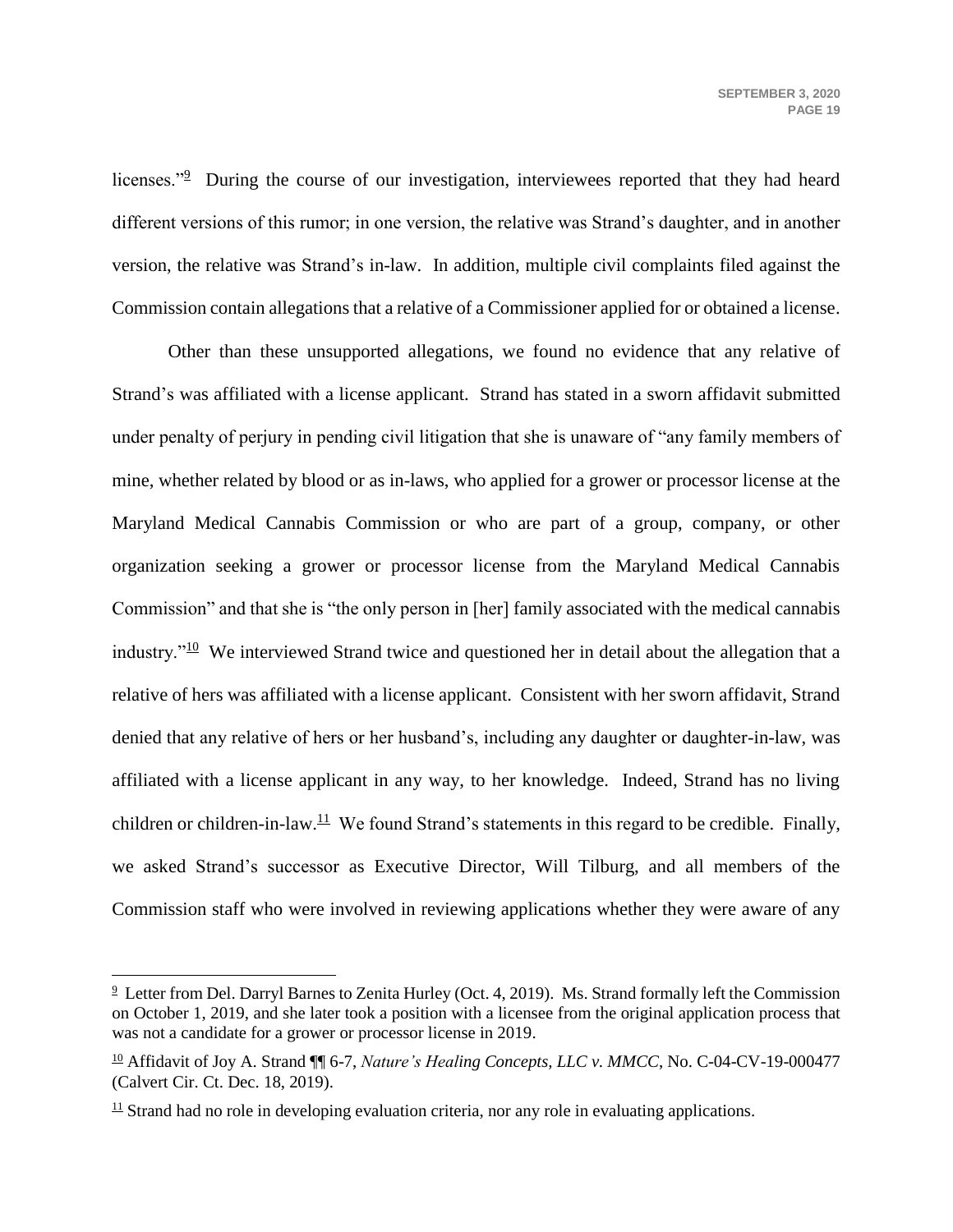relative of Strand's being affiliated with an applicant. Tilburg and all of the Commission staff members that we interviewed were familiar with Strand, and none was aware of any family member of Strand's having been affiliated with a license applicant, nor did they mention being aware of any person affiliated with any applicant having a family relationship with a Commissioner.

# **2. We found no evidence that any license applicants had improper communications with MSU reviewers, MMCC staff, or MMCC Commissioners.**

During our investigation, we heard indirect rumors that unspecified license applicants had had contact with unspecified application reviewers for purposes of improperly influencing the application review process. We thoroughly investigated this allegation through interviews with every top-ranking applicant; interviews with every person involved in reviewing applications at either MSU or MMCC; and review of emails from both MSU and MMCC. Our investigation uncovered no evidence reflecting any improper contacts between license applicants and anyone involved in reviewing applications, either at MSU or at MMCC.

#### a. *Morgan State University*

During our investigation, we heard vague rumors that applicants had improper contacts with individuals at MSU who were involved in reviewing applications. In one version of the rumor, a reviewer at MSU allegedly called applicants and demanded money in exchange for favorable treatment in the application process. In another version, an evaluator called an applicant in order to clarify an answer in an application. We found no evidence to substantiate any version of these rumors.

As an initial matter, it would have been logistically almost impossible for an applicant to contact an MSU reviewer for the purpose of influencing the review process. Other than the three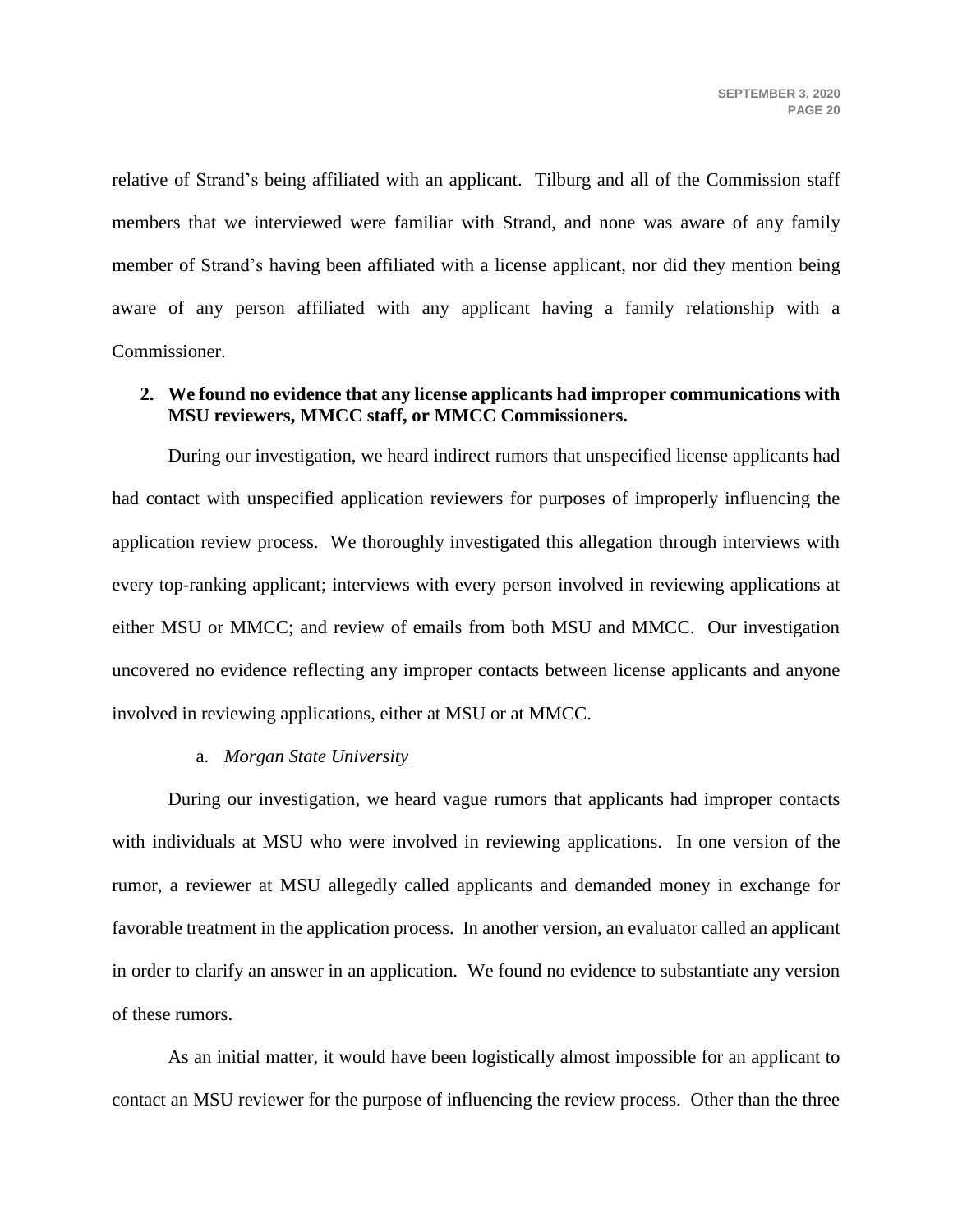members of the leadership team – Dr. Akers, Williams, and Brown – who were introduced at a public MMCC meeting in March 2019, none of the MSU faculty and staff who reviewed applications were ever publicly identified. Some of the MSU reviewers did not even agree to participate in the review until shortly before mid-July when MMCC sent the applications to MSU. Even if an applicant somehow learned the identity of a reviewer, there would have been no way for an applicant to know which of the reviewers was assigned to review any particular application.

It would also have been difficult for an MSU reviewer to contact an applicant. All identifying information was redacted in the versions of applications that were sent to MSU by Commission staff.<sup>12</sup> An MSU reviewer would have needed to do substantial outside research to identify and contact an applicant. Although we cannot say that this would have been logistically impossible, we reviewed sample redacted applications and concluded that it would have been very difficult for a reviewer to identify license applicants and contact them directly.

Further, our investigation yielded no evidence that any such improper communications ever occurred. We questioned each of the top-ranked license applicants about whether they had had any communications with MSU reviewers. Each applicant credibly denied having had any communications with MSU reviewers – whether initiated by the applicant or by the reviewer. We also questioned 32 of the 33 MSU faculty and staff involved in reviewing applications,  $\frac{13}{12}$  and we corroborated these interviews by reviewing relevant emails from each reviewer. Without

 $12$  One evaluator advised us that they saw the name of an applicant in one of the grower license applications they were reviewing, which they brought to the attention of Dr. Akers (none of the other evaluators who reviewed this particular application saw the reference, which was in an attachment to the application). The applicant was ranked  $56<sup>th</sup>$  in the final scoring.

<sup>13</sup> *See supra* note [4.](#page-7-0)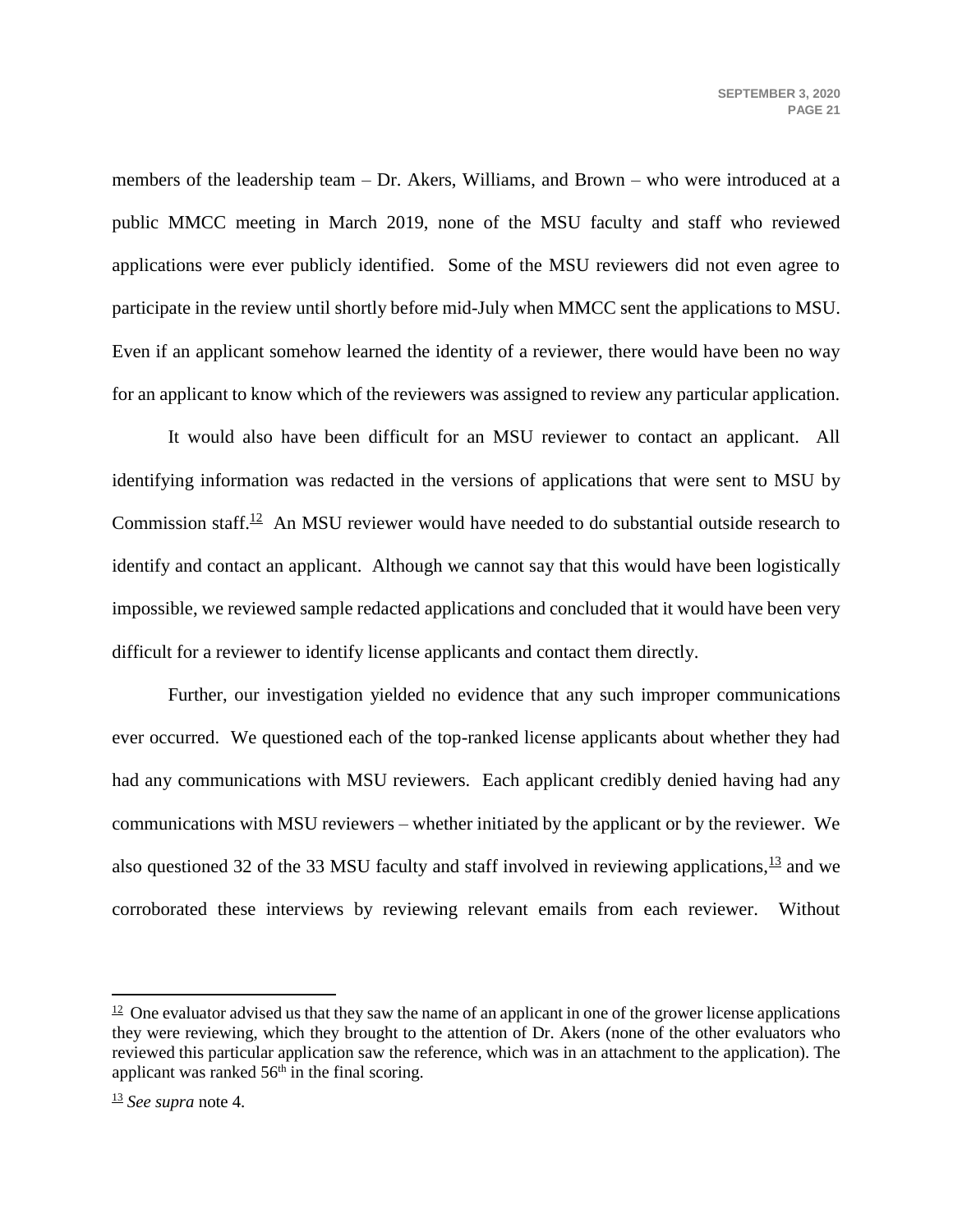exception, each MSU evaluator denied not only having had any contacts with any applicants, but also having heard about any other reviewers contacting applicants. We found these denials to be credible.

The MSU leadership team emphasized to each reviewer that they should not conduct any outside research regarding applicants and that there would be consequences to doing so. At the top of every score card used by MSU reviewers to grade each application, a bolded warning appeared as follows:

# **THE EVALUATOR MAY NOT CONDUCT ANY ADDITIONAL RESEARCH ON THE APPLICANT OR THE APPLICATION. THIS INCLUDES CONDUCTING AN INTERNET SEARCH RELATED TO ANY APPLICANT OR APPLICATION. ANY OUTSIDE RESEARCH ON THE APPLICANT OR APPLICATION WILL RESULT IN A DISQUALIFICATION OF THE EVALUATOR FROM REVIEWING MEDICAL CANNABIS APPLICATIONS.**

Dr. Akers reported to us that he and the other members of the MSU leadership team also told reviewers "a hundred times" not to contact anyone about the review process other than the three members of the leadership team. Several reviewers echoed this refrain in interviews with us.

In sum, we found no evidence of MSU reviewers improperly communicating with license applicants. To the contrary, we found substantial evidence giving us confidence that no such communications occurred, even if they could have occurred.

We did identify three communications between license applicants and MSU officials, but we did not find that they were improper or that they influenced the application review process. Those communications were as follows:

1. On May 7, 2019, before the initial application deadline, an individual named Joe Amprey sent an email to Dr. Willie May, MSU's Vice President for Research and Economic Development, asking for a call "to briefly update [him] on the status of our application." Dr. May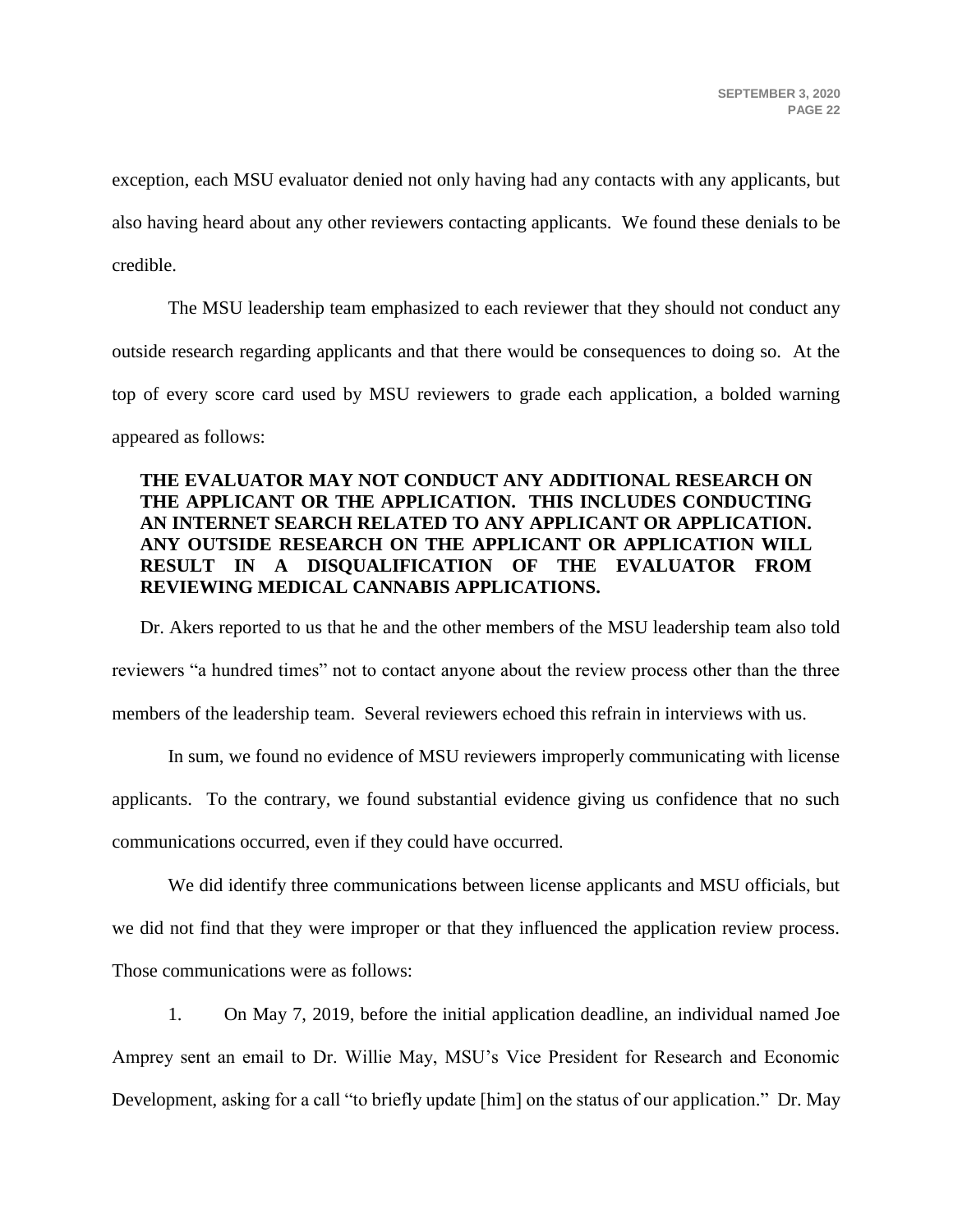supervised Dr. Akers and his team in his position as Vice President, but Dr. May was not personally involved in the application review project. Amprey and Dr. May spoke by phone, and on May 9, 2019, Amprey emailed Dr. May again and asked him to fill out certain forms such that Amprey could identify Dr. May as affiliated with Amprey's license application. Later the same day, Dr. May replied to Amprey's email, noting that he had recently learned that MSU would be evaluating the applications, and therefore, because of his position, he could not be affiliated with an applicant. Dr. May later forwarded the email exchange to Dr. Akers, and the two of them agreed that May should not affiliate with any license applicant. Other than a disappointed follow-up email from Amprey on May 10, there were no further communications between Amprey and Dr. May. Amprey's applicant entity, Mayorga Medicinals, ended up being the 48<sup>th</sup>-ranked grower applicant and the 72<sup>nd</sup>-ranked processor applicant.

2. On May 14, 2019, Dr. May and Jiangnan Peng, an MSU Professor of Chemistry, received an email from an individual named Marcus McKay on behalf of ViolaMD, a prospective license applicant. The email stated that ViolaMD was "pursuing licensure in Maryland to cultivate and process medical cannabis" and proposed a partnership between ViolaMD and MSU's Industrial Hemp Program that would involve ViolaMD sponsoring a scholarship program. The email stated that ViolaMD hoped to reference the proposed partnership with the MSU Hemp Program in its license application. A representative of ViolaMD stated to us that, at the time of this email, ViolaMD did not know of MSU's involvement in the license application review process and did not write the email with any intent to influence the review. We found these statements to be credible.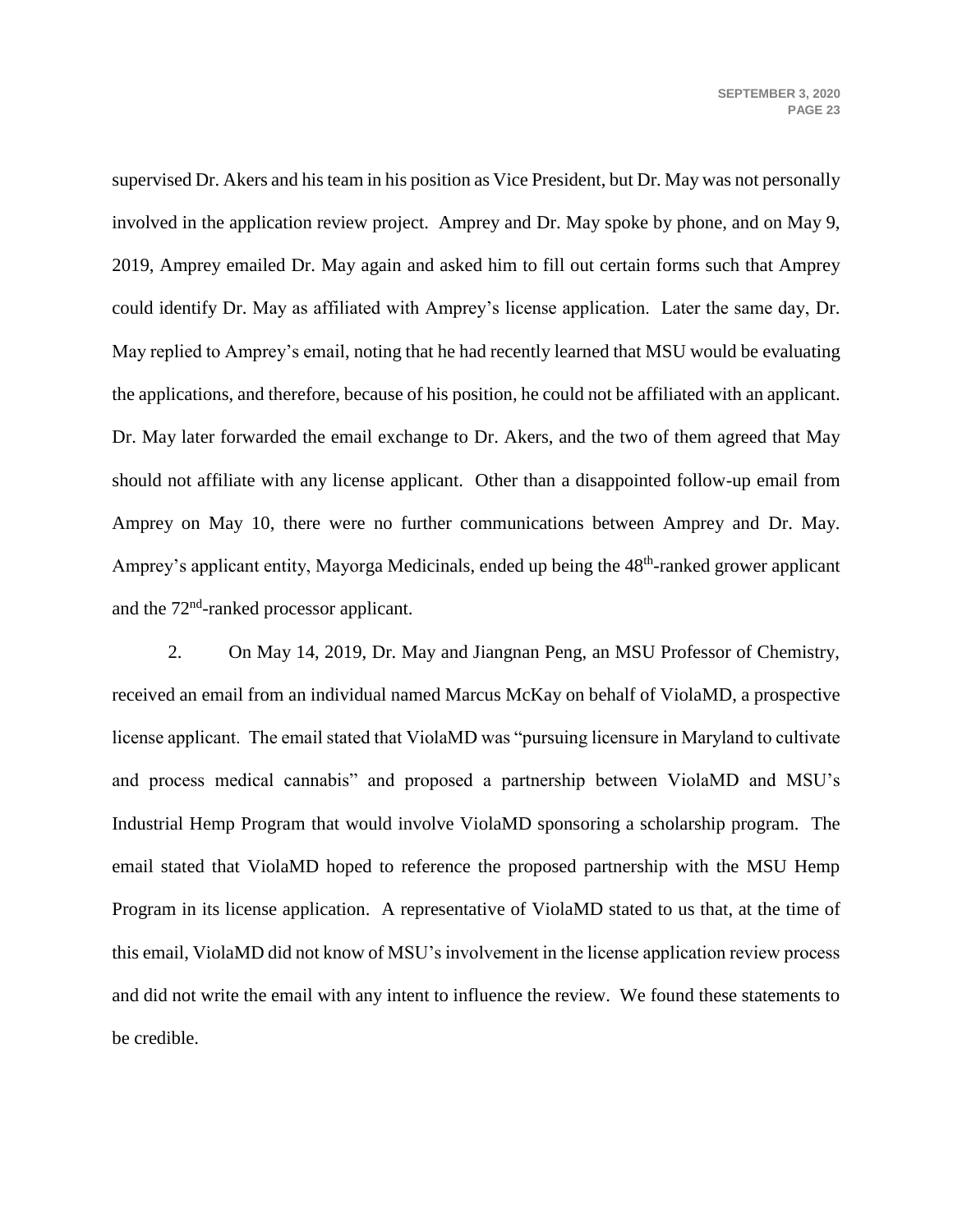Dr. May's assistant replied to McKay with a standard email offering information about MSU's Hemp Program, including information about applying to that Program. Dr. May stated to us in an interview that he believed ViolaMD had been asking about applying to MSU's Hemp Program, which accepts applications from hemp growers. Dr. May told us that he did not connect the email from ViolaMD with the MMCC license application process or MSU's role in that process, and he did not communicate about the email with Dr. Akers. ViolaMD ended up being the  $1<sup>st</sup>$ -ranked grower applicant and the  $20<sup>th</sup>$ -ranked processor applicant.

3. Finally, on or around July 30, 2019, an individual named Herb Thompson had a phone conversation with Ellis Brown of MSU, in which Thompson stated that he and his partners had submitted a license application to MMCC. Thompson referenced MSU's role in reviewing applications. $\frac{14}{14}$  Brown immediately stopped the phone conversation, stating that he was not able to discuss anything related to license applications given MSU's role in the review process. At Dr. Akers' suggestion, Brown wrote a confirmatory email to Thompson, Akers, Williams, and Tilburg, in which he documented what had been said on the call and reiterated that he could not discuss any aspect of the application process. Although this communication occurred while MSU's review of applications was ongoing, in light of Brown's prompt, appropriate reaction and response, we do not find that the communication was improper.<sup>15</sup>

#### b. *MMCC*

 $\overline{a}$ 

We also investigated the possibility of any improper communications between license applicants and MMCC staff or Commissioners, although no one brought any specific allegations

 $\frac{14}{11}$  There had been press coverage of MSU's role in the license application review process on July 18, 2019, shortly before Thompson's email.

 $15$  Thompson's name did not appear in any of the redacted applications reviewed by MSU.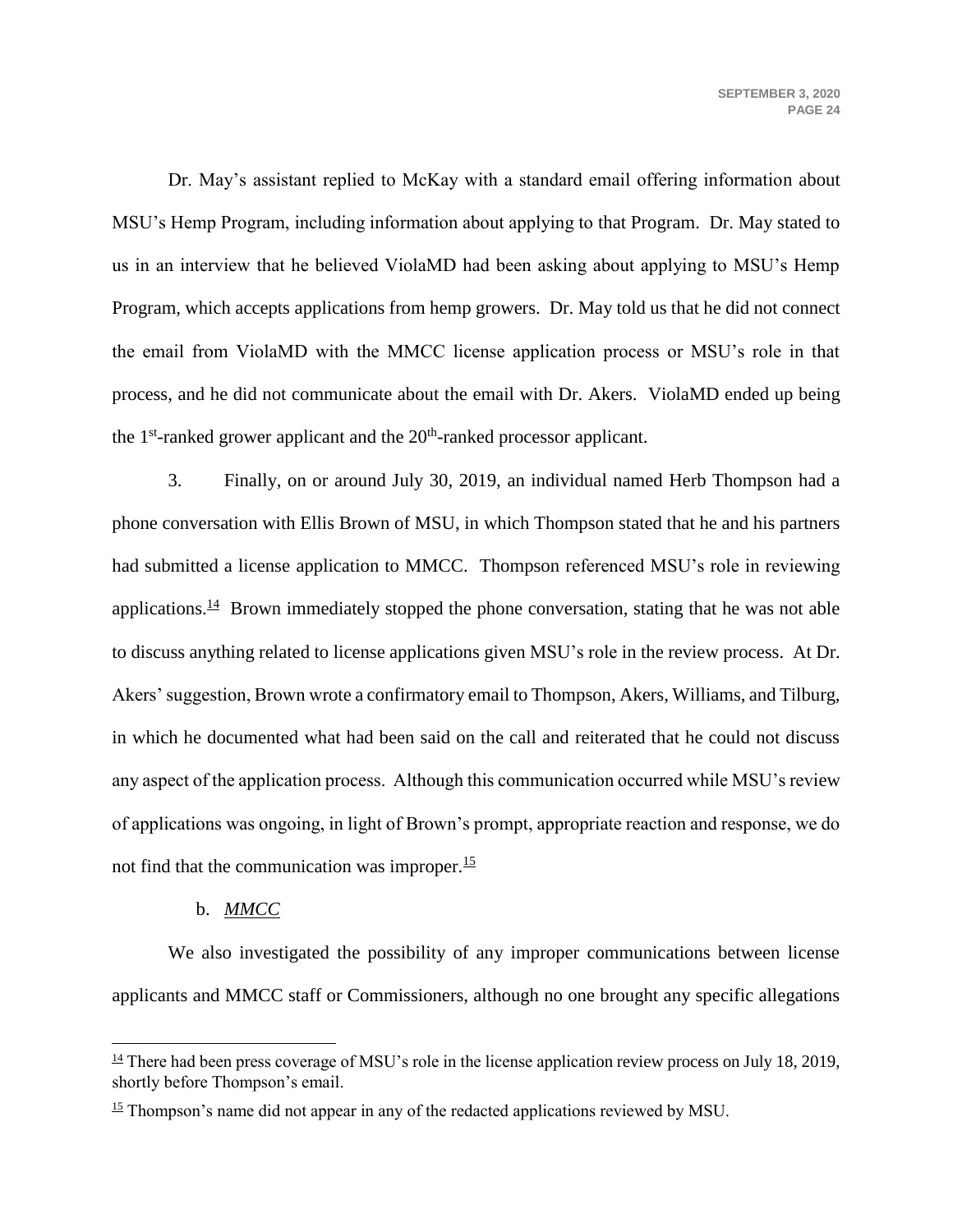in this regard to our attention. We investigated this possibility with a significant piece of context in mind: in March 2019, Delegate Cheryl Glenn, in cooperation with the FBI, told at least one prospective license applicant that she could help his application get approved by bribing an MMCC employee. This supposed MMCC employee was completely fictitious, as the United States Attorney's Office explained in its plea agreement with Lance Lucas. At the government's direction, Delegate Glenn invented the fictional MMCC employee and referenced the employee in her conversations with Lucas, who had indicated that he was willing to (and ultimately did) bribe Delegate Glenn in exchange for her help obtaining a license. Delegate Glenn confirmed to us in an interview that she never had any actual communications with any MMCC employee about influencing the application review process. Nonetheless, apparently per FBI instructions, Delegate Glenn told at least one prospective license applicant – Lucas – that a corrupt MMCC employee was willing to influence the application process in exchange for money.

Aside from the fictitious MMCC employee, we found no evidence of any improper contacts between license applicants and MMCC staff or Commissioners. We questioned every top-ranked applicant for grower or processor licenses about any contacts with MMCC. We interviewed each of the four MMCC staff directly involved in reviewing applications: Christi Megna, Marla Rosado, Rebecca Jackson, and Aurash Soroosh. We also interviewed MMCC Executive Director Will Tilburg and reviewed a substantial number of his emails. And we interviewed MMCC Chair Brian Lopez as well as Commissioner Tiffany Randolph, who was involved in the Commission's final review of top-ranked applications in September 2019. None of these interviews or documents yielded any suggestion of improper contacts between license applicants and MMCC staff or Commissioners.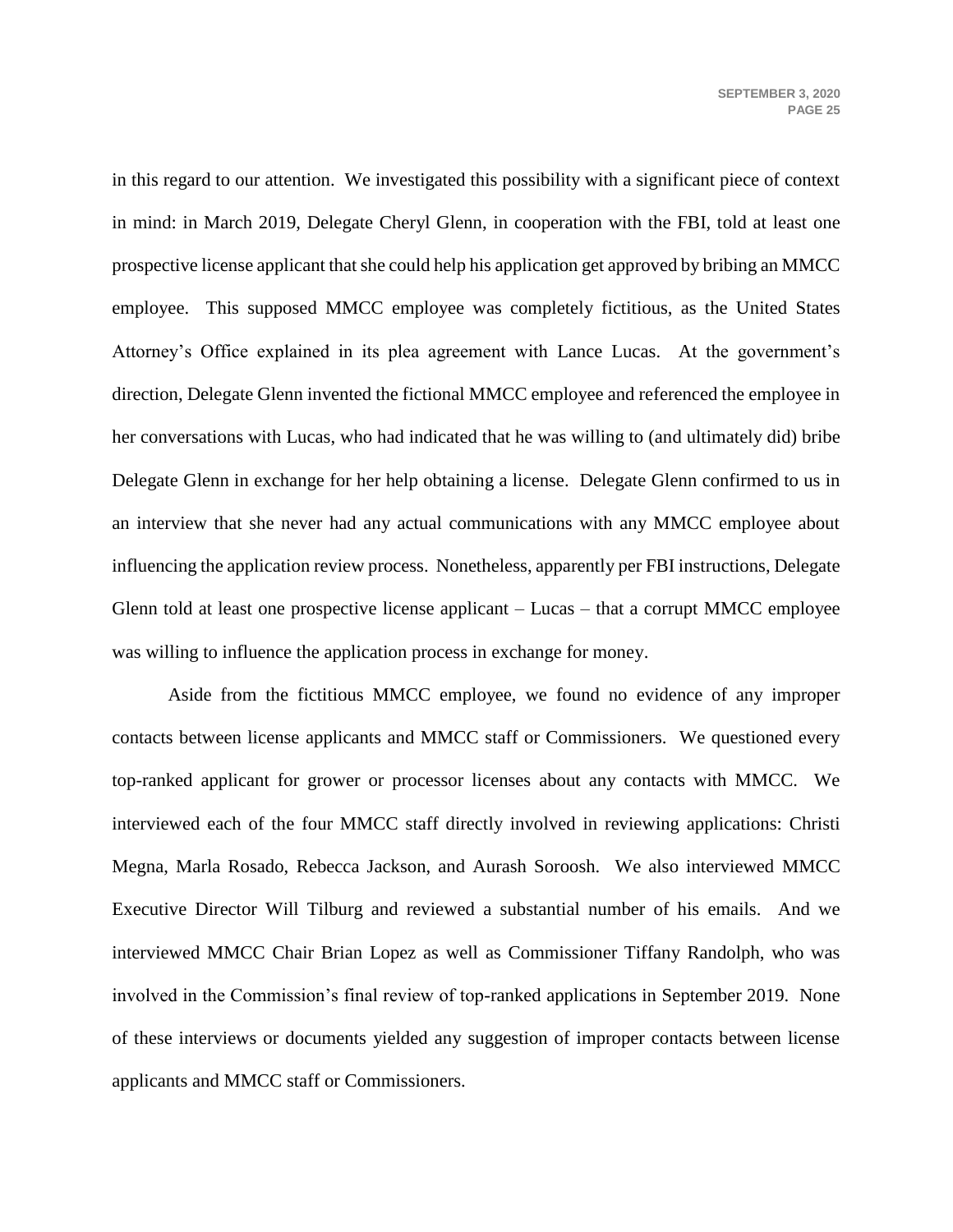While the review process was ongoing, with the exception of Tilburg, none of the MMCC staff or Commissioners had access to applicant identities. At no point prior to voting on the rankings on September 18, 2019, were Commissioners advised of applicant identities,  $\frac{16}{10}$  nor, in fact, were Commissioners ever advised of applicant identities.<sup>17</sup> As a result, with the single exception of Tilburg, no individual Commissioner or Commission employee was in a position to influence the review process in favor of (or against) any specific applicant, and at no point in our investigation did we hear any allegation that Tilburg had improperly influenced the review process, nor did we find any evidence of such influence in our interviews with Tilburg and extensive review of his emails.

License applicants did have appropriate contacts with MMCC in several respects. First, before the license application window opened, MMCC hosted several public information sessions about the process, and Chairman Lopez provided similar general information about the application process to individual prospective applicants upon request. Neither the public information sessions, nor Chairman Lopez's briefings, continued once the license application review was underway. Second, several applicants sent emails to the email account that MMCC set up to accept applicant inquiries. Many of these emails related to problems that applicants encountered with submitting their applications around the time of the initial application deadline on May 24, 2019. Neither of

 $\frac{16}{16}$  The Commissioners were not directly involved in reviewing applications at all until September 2019, after MSU and Commission staff had completed scoring their respective portions of the applications. From the time that Commissioners were presented with proposed rankings (which reflected both the 10 points awarded by Commission staff and the 90 points awarded by MSU), the rankings did not change before being finalized and publicly announced.

 $17$  When MMCC staff conducted their initial sift of applications, if they saw a person's or an entity's unredacted name in an application, they needed to consult with Tilburg to determine whether it was the name of an applicant.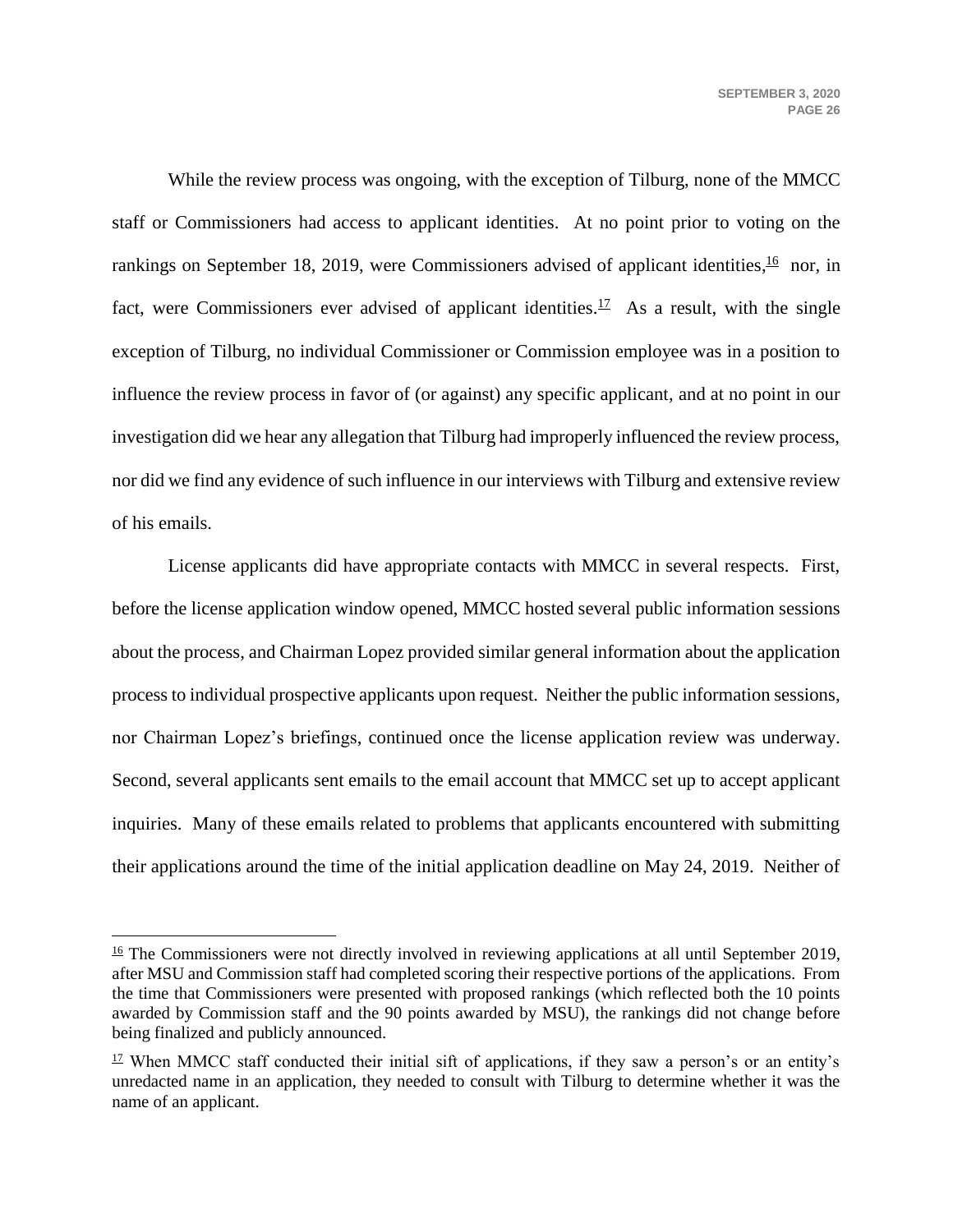these types of applicant contacts with MMCC amounted to efforts to improperly influence the application review process.

### **3. Persons associated with MSU applied for medical cannabis licenses, but we found no indication that applicant affiliations with MSU resulted in any bias in the review process.**

At least three persons associated with MSU applied for grower and/or processor licenses during the 2019 application process. Shelonda Stokes, a member of the MSU Board of Regents, is an owner of Objectiv, one of the top-ranking applicants for grower licenses, and also was listed as Objectiv's Chief Marketing Officer and Director of Diversity. Joan Carter Conway, a former State Senator and an MSU employee, was listed as the diversity coordinator for applicant Maryland Alternative Medicine, which was not a top-ranked applicant. And Ugonna Anyadike, a technical support specialist at MSU, was identified as the Director of IT for applicant Diversified Processing, which also was not a top-ranked applicant.

Objectiv's redacted application materials, which Stokes advised us she reviewed before their submission, omitted Stokes' name but contained multiple references to her appointment to, and membership on, MSU's Board of Regents. For example, Objectiv's diversity plan in Part D of its application noted that Stokes "currently serves on the Board of Regents for Morgan State University." In the application attachments, Stokes' biography also noted that she was "appointed" to the Board.

Stokes advised that she decided to include her Board membership in Objectiv's applications because she wanted to list her signature accomplishments and build her credibility as Objectiv's Director of Diversity. There was no discussion among the Objectiv team of removing the references to her service on the Board.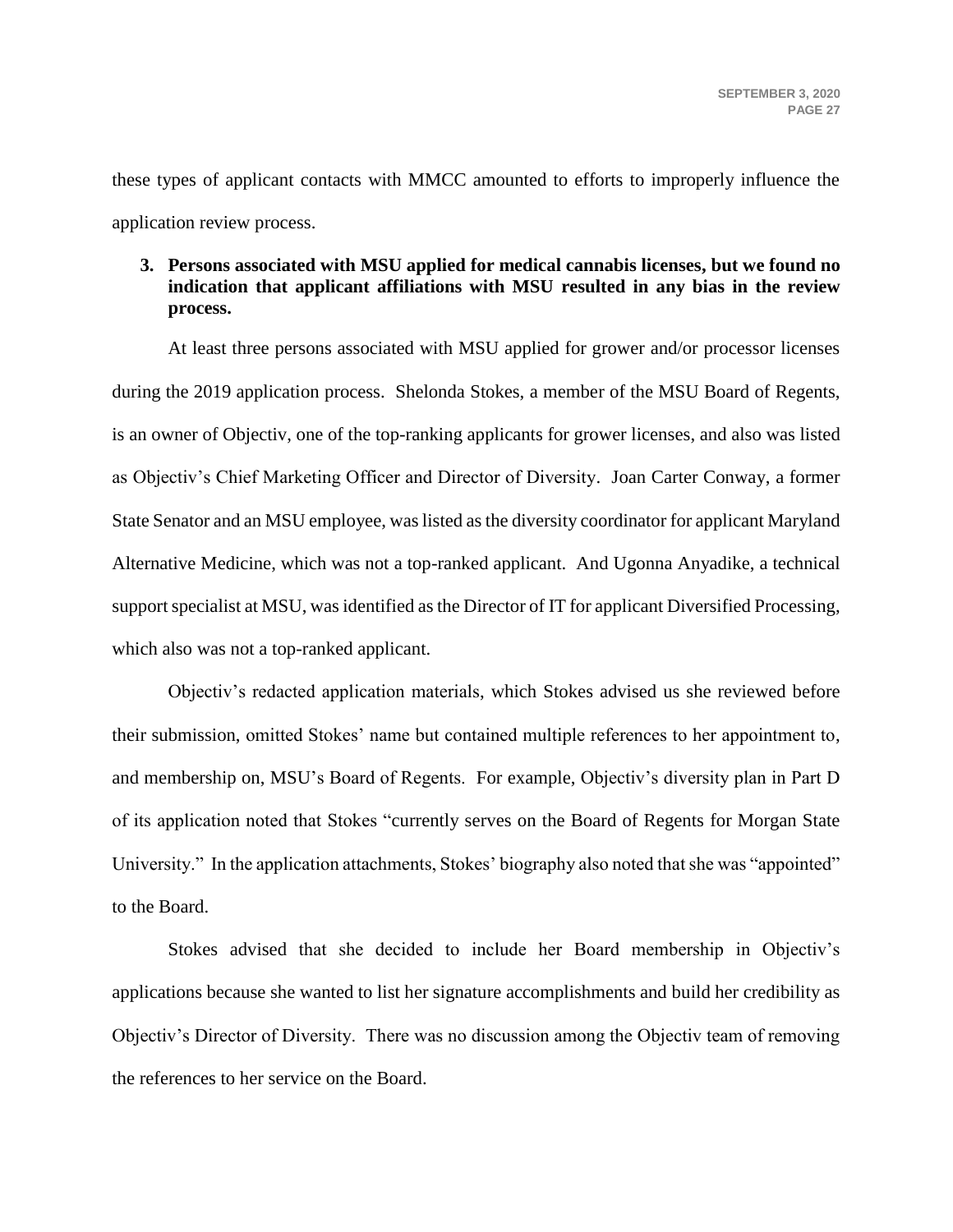<span id="page-28-0"></span>During her interview, Stokes said that she did not view her position on the MSU Board as a potential conflict because she did not learn that MSU would be responsible for evaluating the applications until after the initial Objectiv application was submitted on May 24, when it was announced in an article in the Baltimore Business Journal on July 18, 2019. She also said that she did not believe there was an issue with her position on the Board because her name had been redacted from the application. Stokes stated that she did not consider the possibility of a conflict by virtue of her Board membership until lawsuits were filed by some applicants in various circuit courts raising the issue after the list of applicants who were not highly ranked was published by the Commission on September 26, 2019. At that time, Stokes reported her status as an applicant to the Chairman of the MSU Board of Regents. $18$ 

Stokes was unable to reconcile her explanation, however, with a text message exchange with a former business associate, Terra Greene, on April 4, 2019, seven weeks before submitting the Objectiv application and more than three months before Stokes claimed to have first learned about MSU's role. Beginning in December 2018, Stokes and Greene had been discussing the possibility of associating themselves with prospective license applicants. In the text exchange on April 4, 2019, Stokes raised the possibility of a conflict of interest if she were to be referenced in an application while also serving as an MSU Regent. Specifically, after Greene texted Stokes to ask for Stokes's biographical information for possible inclusion in an application for a particular

<sup>&</sup>lt;sup>18</sup> Stokes's delay in notifying the Board of her role as an applicant arguably violated the MSU Board of Regents protocol, which provides in relevant part:

Regents at all times have a fiduciary duty to serve the best interests of the University as a whole, rather than any personal interest or that of a particular internal or external constituency. In this regard, Regents should avoid any situation that could cause even the appearance of a conflict of interest and any potential or actual conflict should be disclosed to the Board Chair.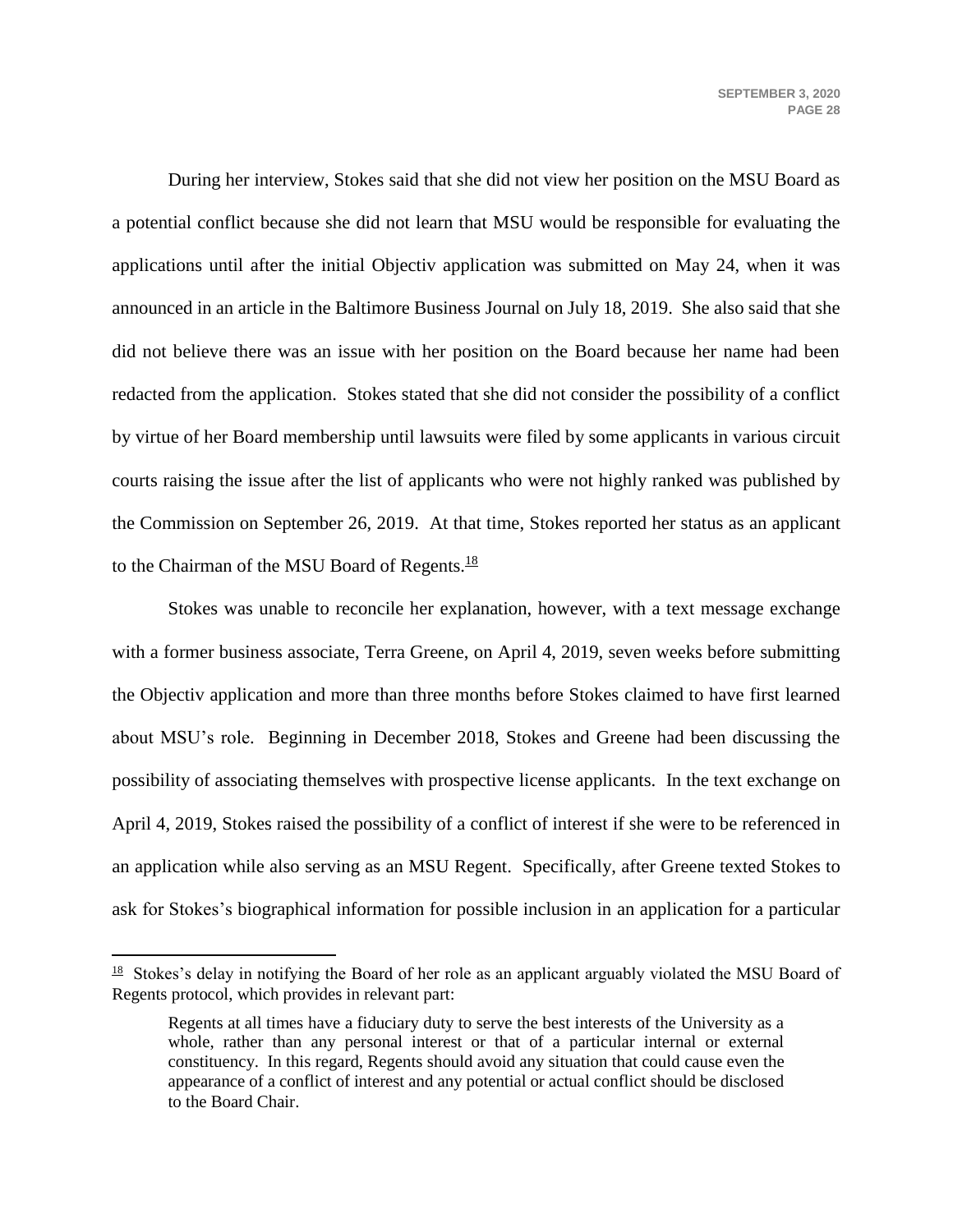applicant, Stokes responded: "I'm not sure that u need to send my bio. If they r using Morgan, I should not be listed on the team cuz it would disqualify y'all." $\frac{19}{2}$ 

When asked about this text exchange, Stokes acknowledged that her position on the Board could create a potential conflict of interest if she were to be referenced in an application. However, Stokes maintained that, at the time of the text exchange with Greene on April 4, and when Objectiv submitted its application on May 24, she had heard only in some undefined manner that MSU *might* be involved in reviewing applications – not that its role was official.<sup>20</sup> Regardless, as noted above, Stokes' realization that there might be a conflict did not crystallize until the Fall of 2019, when the lawsuits were filed raising the allegation.

We also interviewed former State Senator Joan Carter Conway who was listed as the diversity coordinator for applicant Maryland Alternative Medicine, which had applied for both grower and processor licenses, but was not highly ranked for either license. The application did not reference Senator Conway by name or title, but it referenced a diversity coordinator who "currently works at Morgan State University."<sup>21</sup> Senator Conway told us that she gave the principals of Maryland Alternative Medicine permission to list her as the diversity coordinator,

 $19$  Terra Greene declined our request to be interviewed, but she did respond to written questions we submitted to her through counsel for an applicant that she is associated with. Greene confirmed the April 4 text exchange with Stokes, and she said that she learned that MSU would be evaluating the applications in a meeting with Stokes and this applicant earlier that day to discuss their possible association with the applicant.

 $\frac{20}{20}$  As noted above, MSU's role in evaluating applications was announced at a public MMCC meeting on March 28, 2019, although the announcement did not receive press coverage at the time. In addition, MSU's role in evaluating applications was mentioned at a meeting of the Finance and Facilities Committee of the MSU Board of Regents on May 7, 2019. Stokes was on the Finance and Facilities Committee and was present at the meeting.

 $\frac{21}{21}$  Senator Conway serves as "deputy special assistant" to the President of MSU, a position she took in January 2019.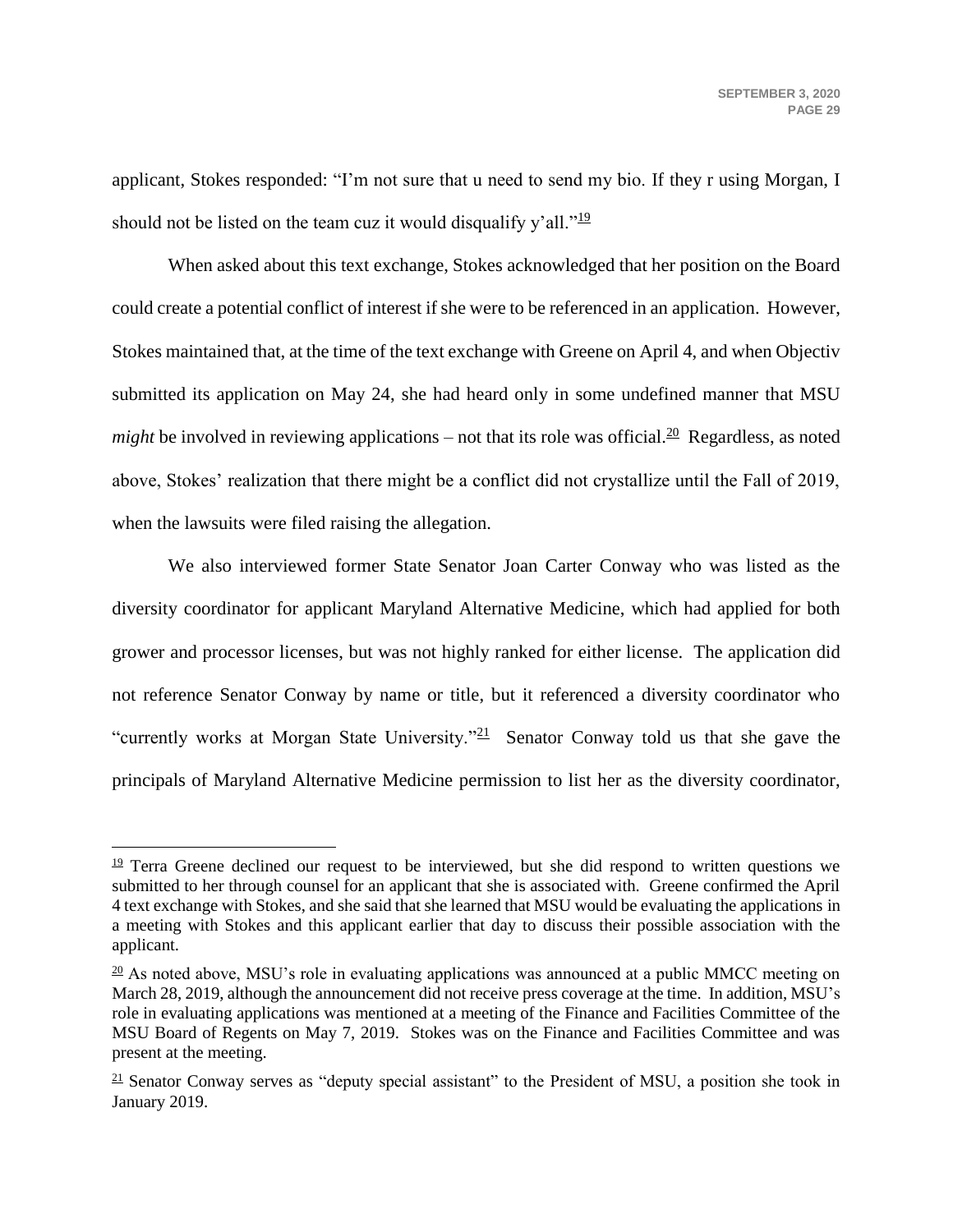telling them that if they were awarded a license, she would make a final decision on whether to serve in the role. Senator Conway reported that she had no involvement in preparing the license application, nor did she review it before it was submitted, although she understood that identifying information would be redacted. Senator Conway did not learn that MSU would be evaluating applications until after the application was submitted.<sup>22</sup> Maryland Alternative Medicine's grower license application was ultimately ranked  $34<sup>th</sup>$ , and its processor license application was ranked  $30<sup>th</sup>$ .

The affiliations between applicants and these three MSU employees and officials – Stokes, Conway, and Anyadike – may have violated a provision of the Commission's enabling legislation, Health-General, § 13-3302(h) ("Third Party Assistance in Evaluation of Applicants"), which was added as part of HB2, and provides:

(h) If the Commission retains a third party to assist the Commission in the evaluation or ranking of applications for licensure under this subtitle, the Commission may not retain the services of a person that:

. . . *(2) Has an official relationship with* a person who holds a license under this subtitle or *an applicant for licensure under this subtitle.* (emphasis added).

The term "official relationship" is not defined in § 13-3301 or in the implementing regulations. However, the statutory section clearly is designed to avoid any potential conflicts for third-party reviewers, and MSU arguably has an "official relationship" with Stokes in her capacity as a

<sup>&</sup>lt;sup>22</sup> Senator Conway said that after the application was submitted, Dr. Akers' office reached out to her to schedule an interview regarding what she assumed was a topic unrelated to cannabis license applications. In an abundance of caution, she declined to meet with him. She later learned that, in fact, the purpose of the meeting was unrelated to the license evaluation process.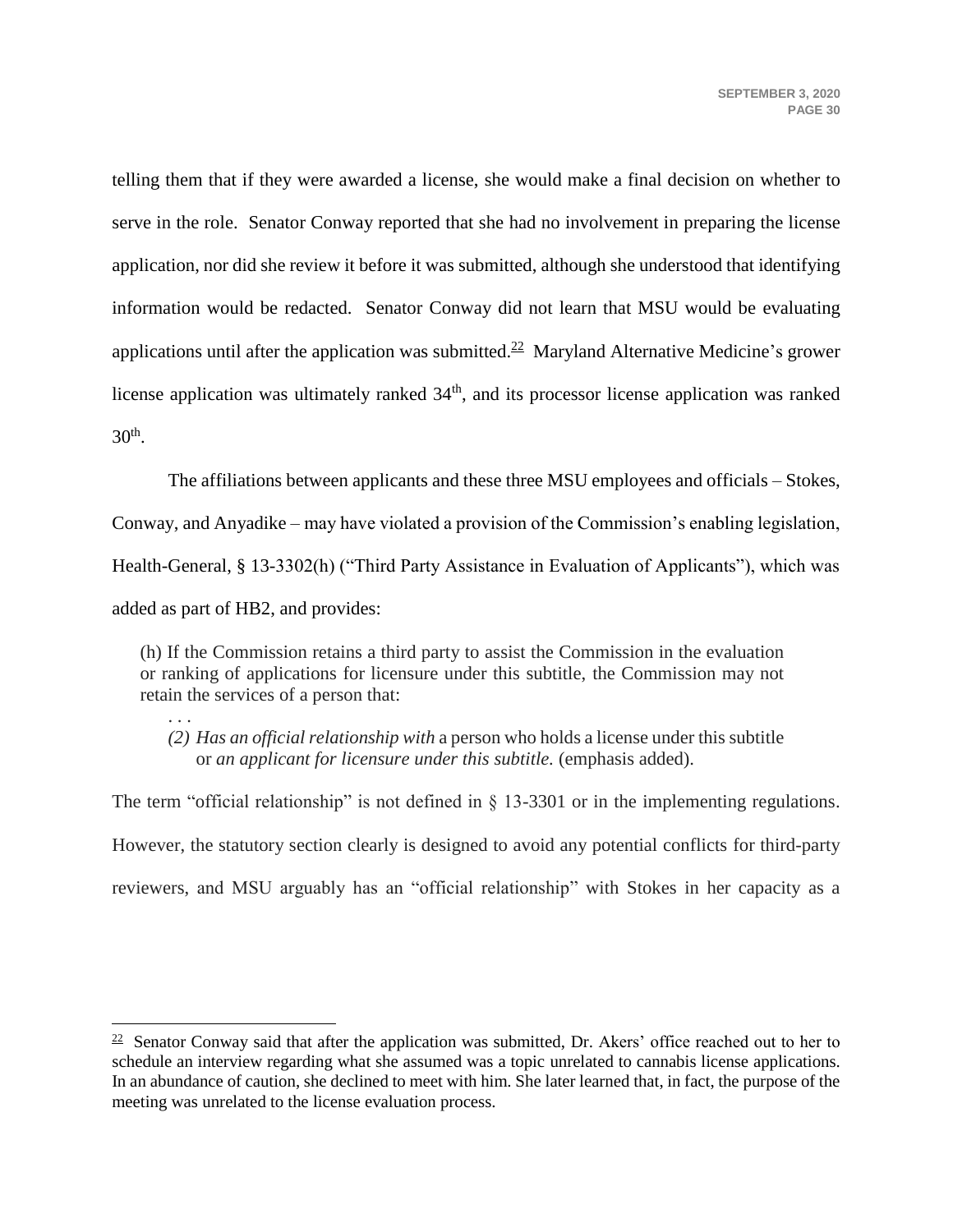member of the Board of Regents, and with Conway and Anyadike in their capacity as MSU employees. $\frac{23}{2}$ 

Several other applications contained references to Morgan State that did not suggest any possible "official relationship." These references most often appeared in the "Diversity Plan" section of the application, and included proposed partnerships with MSU's Industrial Hemp Program, the Division of Research and Economic Development, and the Tea Pad Scholarship, among other offices and programs. Multiple applications proposed career fairs, scholarships, internship programs, and other recruitment efforts at HBCUs, including Morgan State. For example, top-ranked grower applicant ViolaMD stated in its Diversity Plan that it had created a scholarship program in partnership with an HBCU in Florida and was committed to creating a similar program in partnership with MSU's Hemp Program. $\frac{24}{1}$  One application included a letter from a development officer at Morgan State, acknowledging a charitable donation to the MSU Scholarship Fund. We found these types of references to MSU and other HBCUs to be unremarkable given that the application expressly encouraged applicants to demonstrate their commitment to diversity, including "diversity-related outreach or events the Applicant will conduct to support its diversity goals."

 $\frac{23}{21}$  We note that there are practical issues with applying this statutory provision when, as was the case here, MMCC retained MSU as the third-party evaluator before the applications had been submitted. At the time MMCC "retain[ed] the services of" MSU, neither MMCC nor MSU could have known who all of the "applicant[s] for licensure" would be, or whether any of the applicants would have "an official relationship" with MSU. § 13-3302(h)(2). Further, an applicant with a relationship with MSU may not have known about MSU's role until after the application was submitted; although MSU's role was announced at an MMCC meeting before the application deadline, *see supra* note [20,](#page-28-0) MSU's role did not receive press coverage until July, after the application deadline.

 $\frac{24}{3}$  As noted above, a representative of ViolaMD emailed two MSU officials about this proposed scholarship program. ViolaMD credibly told us that, at the time, it did not know MSU would be reviewing applications.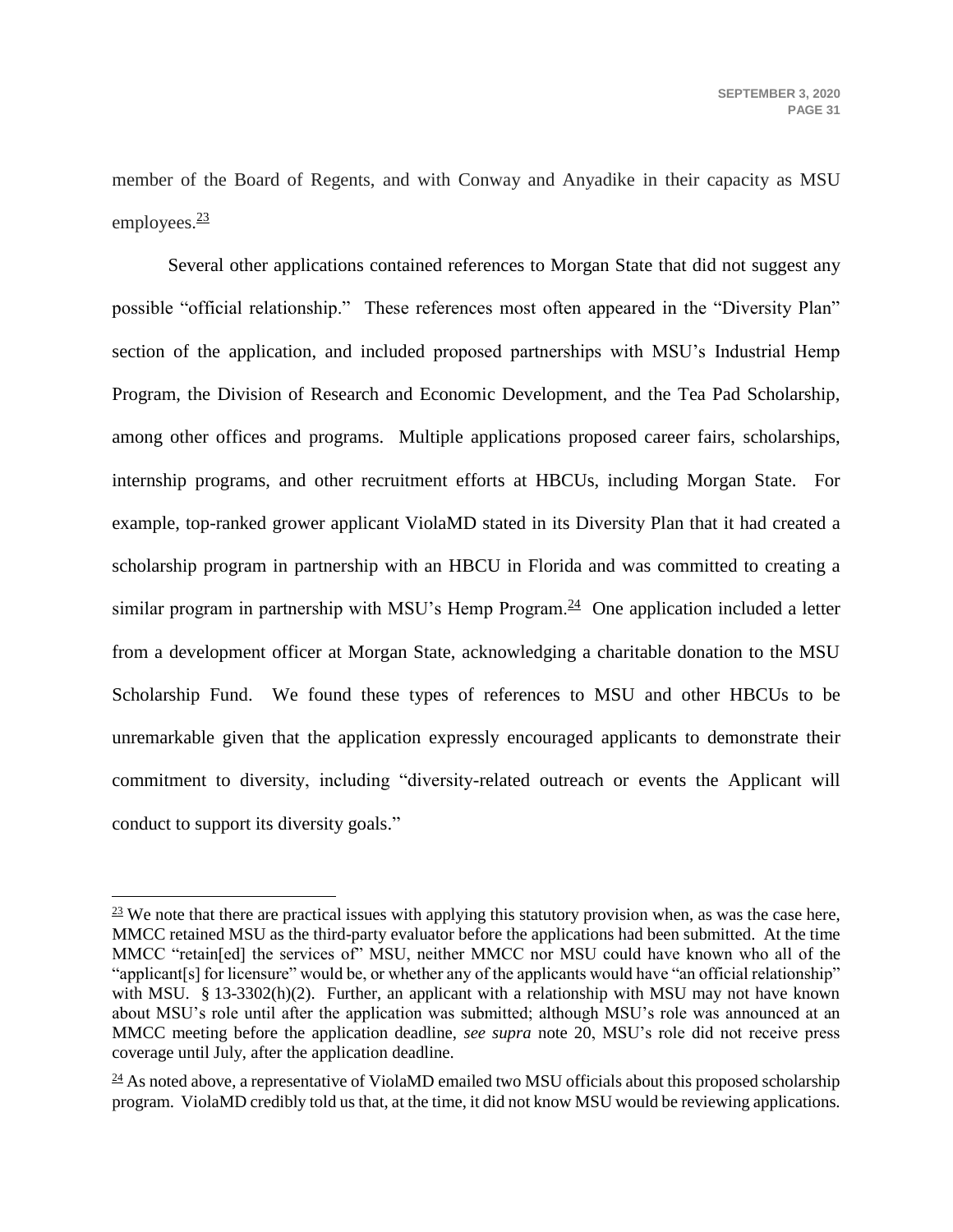We found no evidence that any of these MSU references affected how applications were evaluated and scored. $25$  We studied scoring trends among each of the evaluators who graded applications referencing MSU, and we found no apparent indications that MSU references resulted in more favorable scoring.<sup>26</sup> Only a few innocuous MSU references were even noticed by any of the reviewers assigned to read the application, and only one evaluator noticed a reference to an applicant's affiliation with MSU. Evaluators told us they understood they were supposed to raise any issues that arose while evaluating applications with the leadership team, and with one exception, none of the evaluators recalled raising any MSU references with the leadership team.

The one exception was evaluator Kimberly Williams, herself a member of the leadership team, who noticed the reference to a member of the MSU Board of Regents in the Objectiv application.<sup>27</sup> Williams brought this reference to the attention of Dr. Akers, who told her to continue scoring the application and that he would handle the issue. Williams credibly told us that the MSU Board reference did not affect her scoring. Williams did not know the identity of the referenced Board member, and she told us that she would not have recognized the name "Shelonda Stokes" even if it had been unredacted.

 $\frac{25}{25}$  Some evaluators told us that a reference to an HBCU could have been relevant to their assessment of an applicant's commitment to diversity, but that they would have viewed Morgan State no differently from any other HBCU in that respect.

 $\frac{26}{3}$  Indeed, applicants Maryland Alternative Medicine and Diversified Processing were ranked far below the cutoffs to be considered for Stage One Pre-Approvals.

<sup>&</sup>lt;sup>27</sup> Brown and MMCC Executive Director Tilburg both recall Dr. Akers calling Tilburg to advise about a different reference to MSU in an application: a proposed internship program in partnership with MSU. *See infra* page 34 & note [30.](#page-33-0)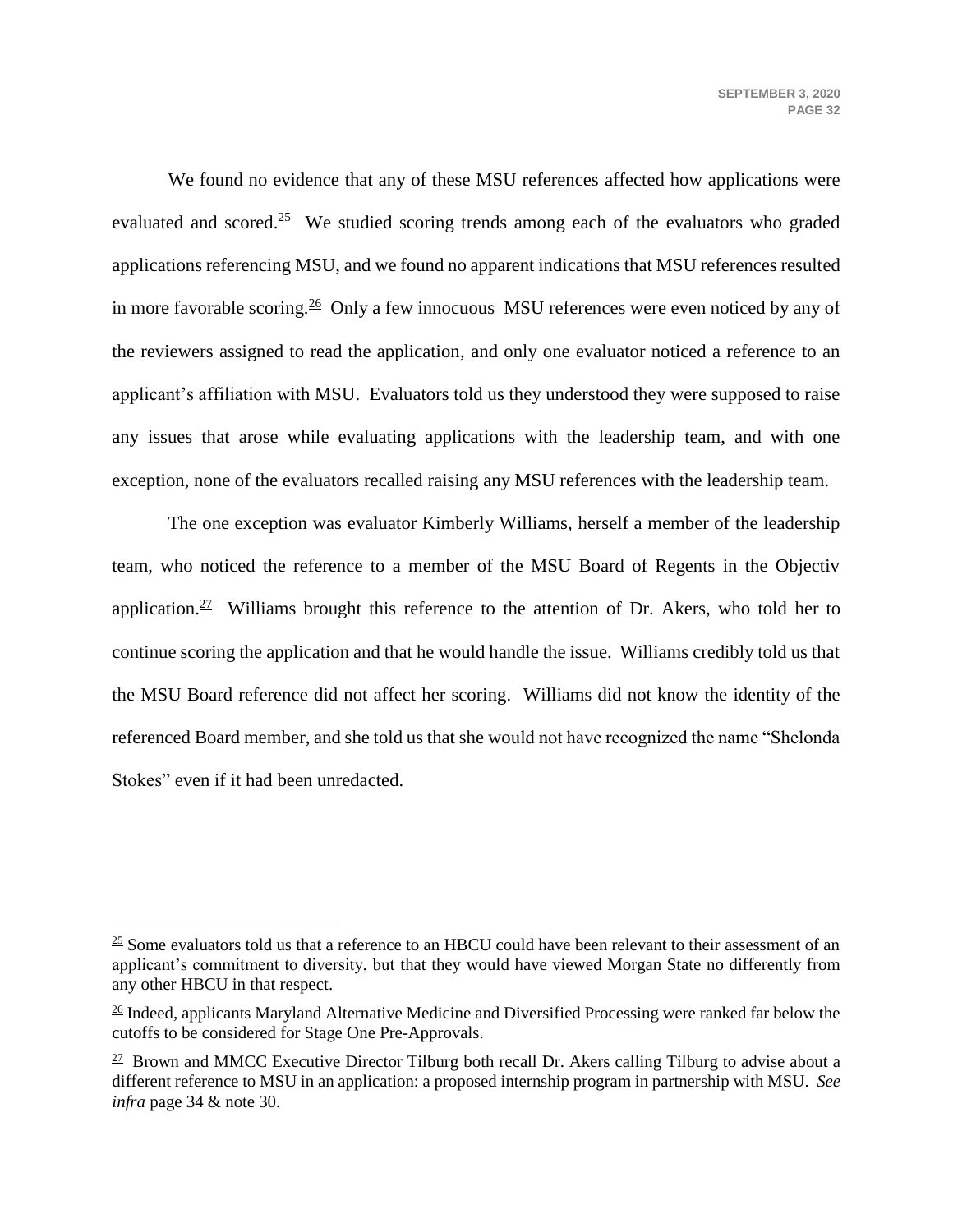### <span id="page-33-0"></span>**4. Applicants' affiliations with MSU were not brought to MMCC's attention before the Commissioners voted to approve the applicant rankings.**

During their initial sift of the applications designed to redact any identifying information before sending them to MSU to review, MMCC staff did not search for references to MSU, and each of the three references to current MSU officials or employees (who, again, were not identified by name) was unredacted in the version of the application that MMCC sent to MSU to review.  $\frac{28}{2}$ Prior to the applications being transmitted, MMCC and MSU did not discuss the possibility that applications might reference current MSU employees or officials, or whether any such reference would present a conflict of interest. MMCC and MSU did discuss potential conflicts of interest, generally, but those discussions were focused on the MSU reviewers, each of whom was required to sign a form certifying that the reviewer had no relationship with any cannabis licensee or license applicant.<sup>29</sup> Nonetheless, leadership of both MMCC and the MSU review team told us that it would have been their shared expectation that MSU would alert MMCC if any applications referenced affiliations with MSU.

As noted above, only Williams recalled advising Dr. Akers of a reference to MSU in an application: the reference to MSU Board of Regents membership in the Objectiv application. Dr. Akers vaguely recalled relaying the information to Tilburg at the Commission, and that Tilburg told him to continue scoring the application. But Dr. Akers told us that he could not remember whether he spoke with Tilburg directly or instructed Williams to do so, and he could not recall

 $\frac{28}{10}$  Also unredacted were many of the more innocuous and unremarkable references to MSU noted above. *See supra* page 31.

 $\frac{29}{2}$  The certification form was modeled on Health-General, § 13-3302(h), the provision referenced above, and it required each reviewer to certify the absence of an "official relationship" with any license applicant.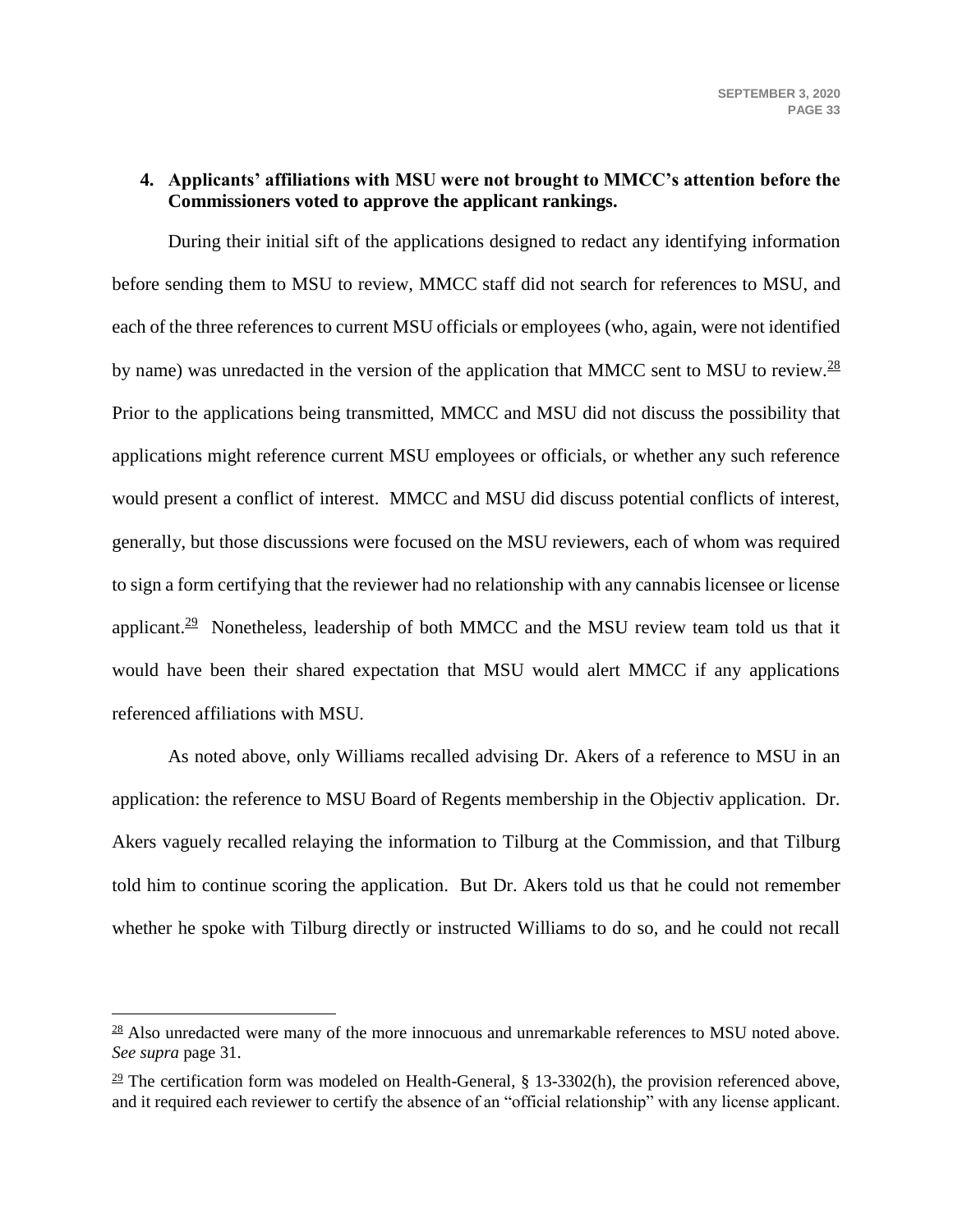whether the conversation happened by phone or email. There is no email record of any such communication. Williams told us that, after she initially brought the MSU Board reference to Dr. Akers' attention and he told her that he would handle it, she does not recall discussing it again. She does not recall participating in any communication to Tilburg about the issue.

Tilburg remembers that Dr. Akers called him about a different reference to MSU in an application: an applicant had proposed to create an internship program in partnership with MSU.<sup>30</sup> Tilburg said that he did not learn that an application referenced a member of the MSU Board of Regents until receiving a phone call from an Assistant Attorney General on September 25, 2019, after the evaluation process was completed and applicants had been notified whether or not they were highly-ranked. In the call, the Assistant Attorney General advised Tilburg that she had been told that Stokes, a Board of Regents member, was one of the highly-ranked applicants. Considering all the evidence, we conclude that no one at the Commission was aware of the Stokes relationship, or any relationship between MSU employees and applicants, until September 25, which was after the Commission had voted on the final application rankings.

# **5. We found no evidence that Delegate Glenn improperly influenced the license application review process, including to help any particular license applicant.**

In January 2020, former Delegate Cheryl Glenn pled guilty to multiple federal crimes in which she admitted that she accepted bribes in exchange for using her position of influence to help

 $30$  Brown similarly recalls participating in a phone call in which Dr. Akers told Tilburg about an application referencing a "partnership" of some sort. Tilburg recalls telling Dr. Akers that there was no problem with an application referencing an internship program in partnership with MSU, but that Dr. Akers had done the right thing in bringing it to the Commission's attention. Tilburg told us that, at the end of the call, he believed the clear understanding between himself and Dr. Akers was that, if Dr. Akers became aware of any additional references to MSU in applications, he should bring them to the Commission's attention as well.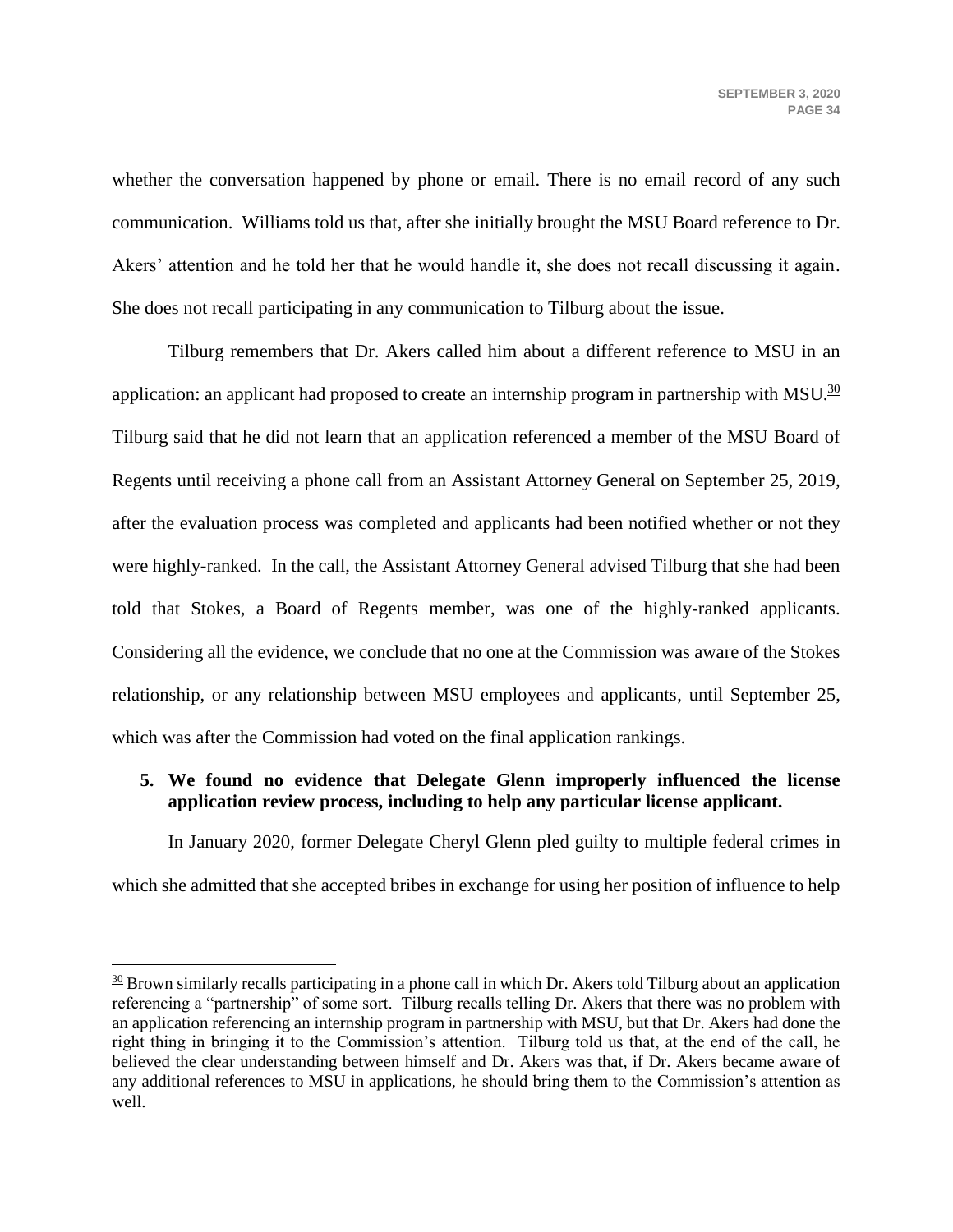individuals obtain favorable legislation and other benefits related to medical cannabis. Delegate Glenn has long been an advocate for medical cannabis in Maryland, and her advocacy often intertwined with MMCC in addition to her legislative duties. Delegate Glenn sponsored the original legislation that created MMCC, and pursuant to that legislation, the Commission is named for Delegate Glenn's mother, Natalie M. LaPrade. Delegate Glenn also sponsored HB2, the 2018 legislation designed to increase diversity in the medical cannabis industry, which triggered the 2019 license application process.

Many of the individuals we interviewed expressed a general concern that Delegate Glenn may have used her position to improperly influence the 2019 license application process. We investigated two areas of possible concern with respect to Delegate Glenn: her purported role in creating the emergency MMCC regulations that implemented HB2, and any efforts to influence the process on behalf of specific applicants. After a thorough investigation, which included an interview of Delegate Glenn with her counsel and an Assistant United States Attorney present, we found no evidence suggesting any improper influence by Delegate Glenn in connection with either of these two areas of possible concern.

#### a. *Emergency Implementing Regulations for HB2*

 $\overline{a}$ 

During the summer of 2018, the Commission developed emergency implementing regulations to govern review of applications for the grower and processor licenses that had been authorized by HB2. The regulations were approved by the Commission on September 27, 2018 and took effect on November 13,  $2018<sup>31</sup>$  The regulations allocated 15 percentage points in the

 $\frac{31}{2}$  The regulations are codified at COMAR §§ 10.62.08.05(I)(6) (grower applicants) and 10.62.19.04(I)(6) (processor applicants).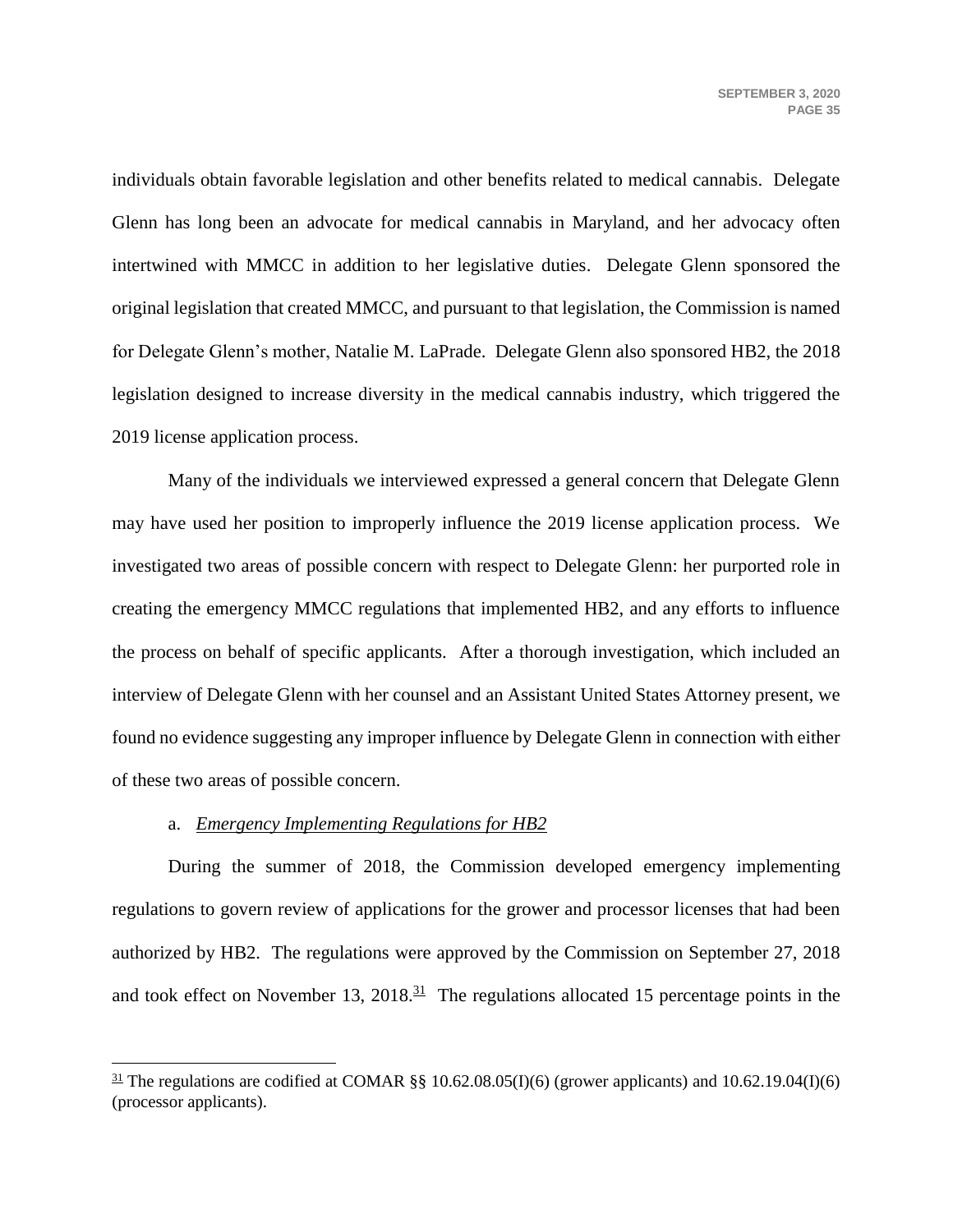application review process across three categories aimed at diversifying the pool of licensees: five points were to be awarded based on an applicant's "diversity plan," five points were to be awarded to "disadvantaged equity applicants," and five points were to be awarded to applicants whose owners, employees, and contractors live in an "economically disadvantaged area." $32$  These categories, and the method by which the points were to be awarded in each category, are described in greater detail in the regulations themselves and in a press release that the Commission issued when it voted to approve the regulations.  $33$  The committee that developed the emergency regulations consisted of MMCC Executive Director Will Tilburg, MMCC Commissioners Brian Lopez, Tiffany Randolph, and Sandy Washington, and Delegate Glenn, who participated "ex officio."

We focused on Delegate Glenn's role in creating the emergency regulations because the agreed statement of facts in support of her guilty plea indicates she sought and accepted payments in exchange for working to ensure that the emergency regulations gave priority to local Maryland businesses.<sup>34</sup> Our investigation revealed, however, that Delegate Glenn's promises to ensure the regulations provided this priority were only that—promises designed to extract bribes. In fact, she was not involved in the development of the regulations, nor did she exert any influence in their

 $32$  The other 85 points were carried over from existing regulations.

<sup>33</sup> *See* Maryland Medical Cannabis Commission, *MMCC Diversity Regulations* (Sept. 27, 2018), https://mmcc.maryland.gov/Documents/10.25.2018%20WT%20MMCC%20Emergency%20Regs\_Websit e%20Posting.pdf

 $\frac{34}{31}$  In her plea agreement, Delegate Glenn admitted that an associate told her in August 2018 that a certain businessperson would be willing to pay her in exchange for getting laws changed so as to give priority to local Maryland businesses when competing for medical marijuana licenses. Plea Agreement at 13-14. In October 2018, shortly after the emergency regulations had been approved by the Commission, Delegate Glenn brought a copy to a meeting with the associate, claimed "'I got this shit done' and 'it took a lot of work,'" and requested a "personal loan" of \$20,000 from the businessperson. *Id*. at 15.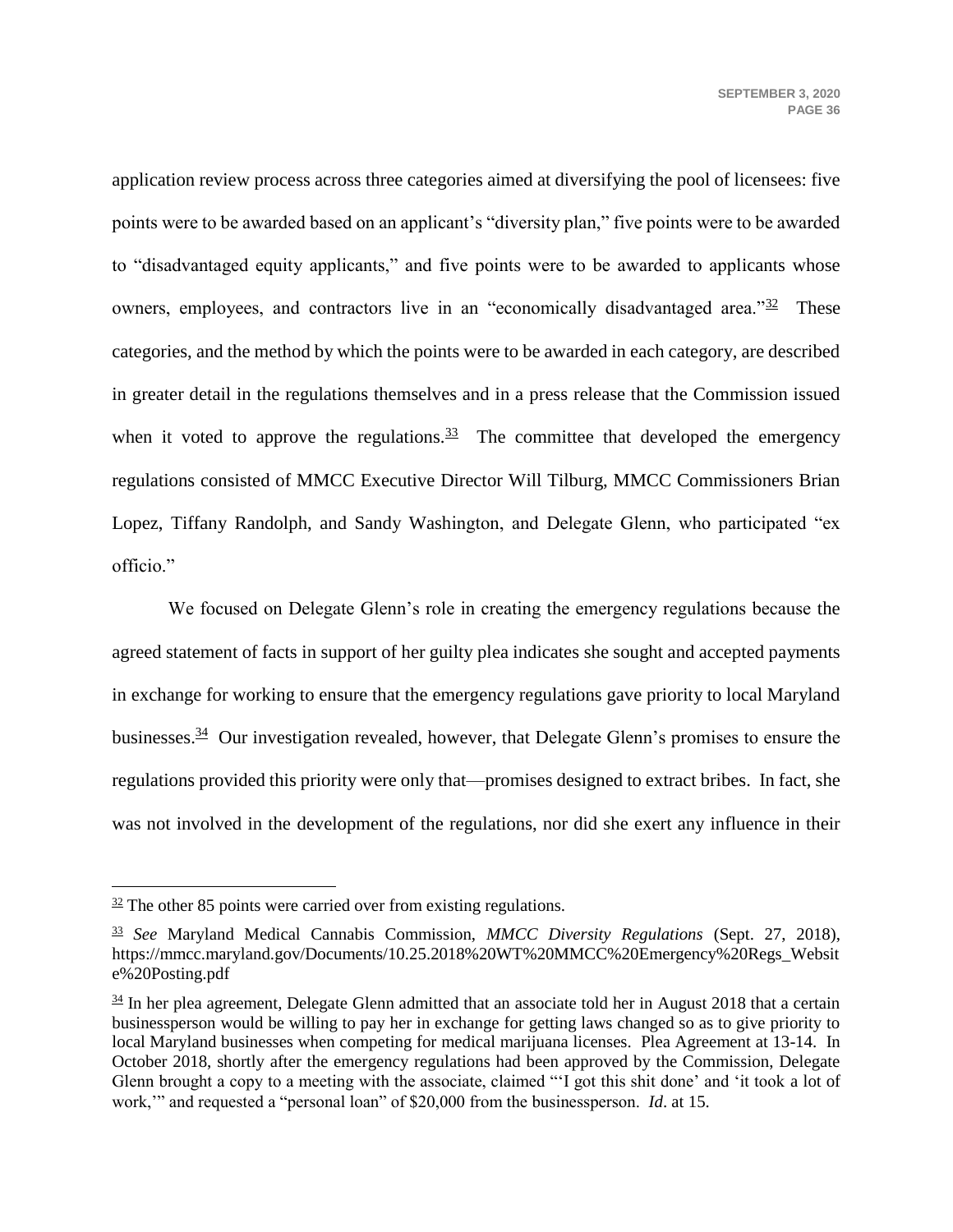ultimate substance. According to other participants on the committee that developed the emergency regulations, Delegate Glenn played no actual role in developing the regulations in spite of her formal *ex officio* position. Draft versions of the emergency regulations were not shared with Delegate Glenn, and she was deliberately excluded from communications while the regulations were being developed out of a concern that her presence might endanger the Commission's deliberative process and attorney-client privileges.

Further, the final, approved emergency regulations actually *removed* language giving priority to Maryland residents, which had been in the original regulations, but was removed after a disappointed applicant sued the Commission, challenging this preference for Maryland residents under the Dormant Commerce Clause of the U.S. Constitution. The 2018 emergency regulations removed the preference for Maryland residents, among other factors, and reallocated the 15 percent to the three diversity categories referenced above.

#### b. *Actions on Behalf of Individual License Applicants*

We investigated the possibility that Delegate Glenn may have influenced the license application review process on behalf of specific applicants. We questioned Delegate Glenn regarding any contacts she may have had with any license applicants or with anyone affiliated with the Commission during the period when applications were being reviewed. We asked each of the top-ranked license applicants whether they had had any discussions with Delegate Glenn regarding their applications or had heard of any other applicants doing so. We asked each of the MMCC staff members who reviewed license applications whether they had had any communications with Delegate Glenn. We questioned Executive Director Will Tilburg and Chairman Lopez at length about their communications with Delegate Glenn, both before and during the license application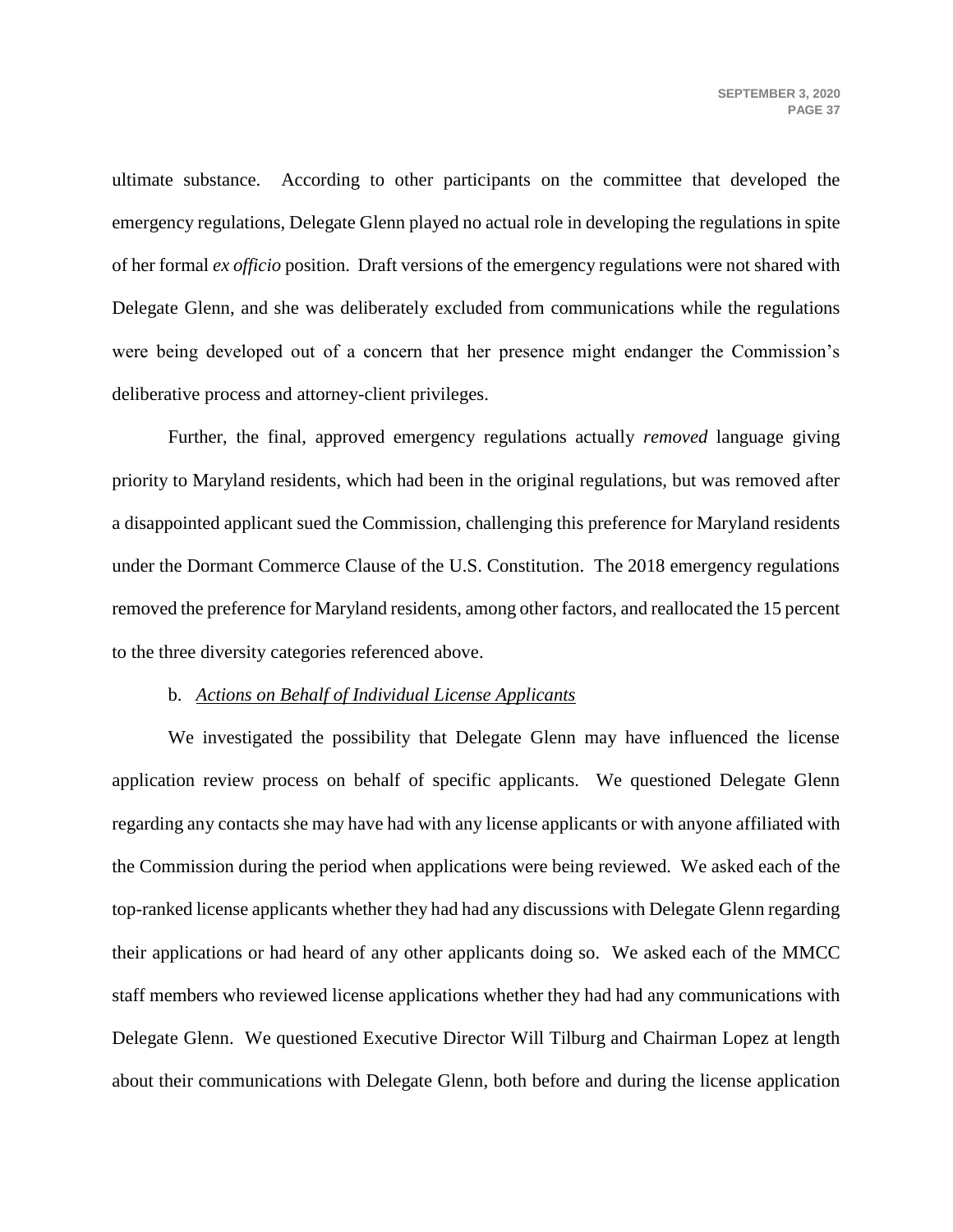review process. And we questioned Lance Lucas, who recently pled guilty to federal offenses arising from his efforts to bribe Delegate Glenn on behalf of potential cannabis license applicants, about whether he had any direct contacts with MMCC staff or Commissioners, or any other discussions with Delegate Glenn about outreach to MMCC.

Our investigation uncovered no evidence that Delegate Glenn improperly influenced the license application review process to favor any applicants, including those who were brought to her attention by Lucas.<sup>35</sup> Before applications were submitted on the May 24 deadline, Delegate Glenn corresponded frequently with Executive Director Tilburg and Chairman Lopez, including arranging for prospective license applicants to receive general information about the application process. And after many applicants experienced problems submitting their applications at the initial submission deadline of May 24, 2019, Delegate Glenn communicated with Executive Director Tilburg about applicants' concerns. But from the time applications were submitted on June 24, 2019 until the review process was complete – during which time Delegate Glenn was already cooperating with the FBI – Delegate Glenn's communications with MMCC about the application process were limited to receipt of an email from Executive Director Tilburg to Delegate Darryl Barnes and Delegate Glenn with a general update after the applications had been sent to MSU that did not reference any individual applications.

Finally, in late September and early October 2019, after the application review process was complete, Delegate Glenn advised Tilburg of a series of concerns about the process, many of which had been raised with her by individual applicants, but these communications occurred after the

 $\frac{35}{25}$  Other than his meetings and conversations with Delegate Glenn, Lucas had no communications with any Commission member designed to influence the award of a license.